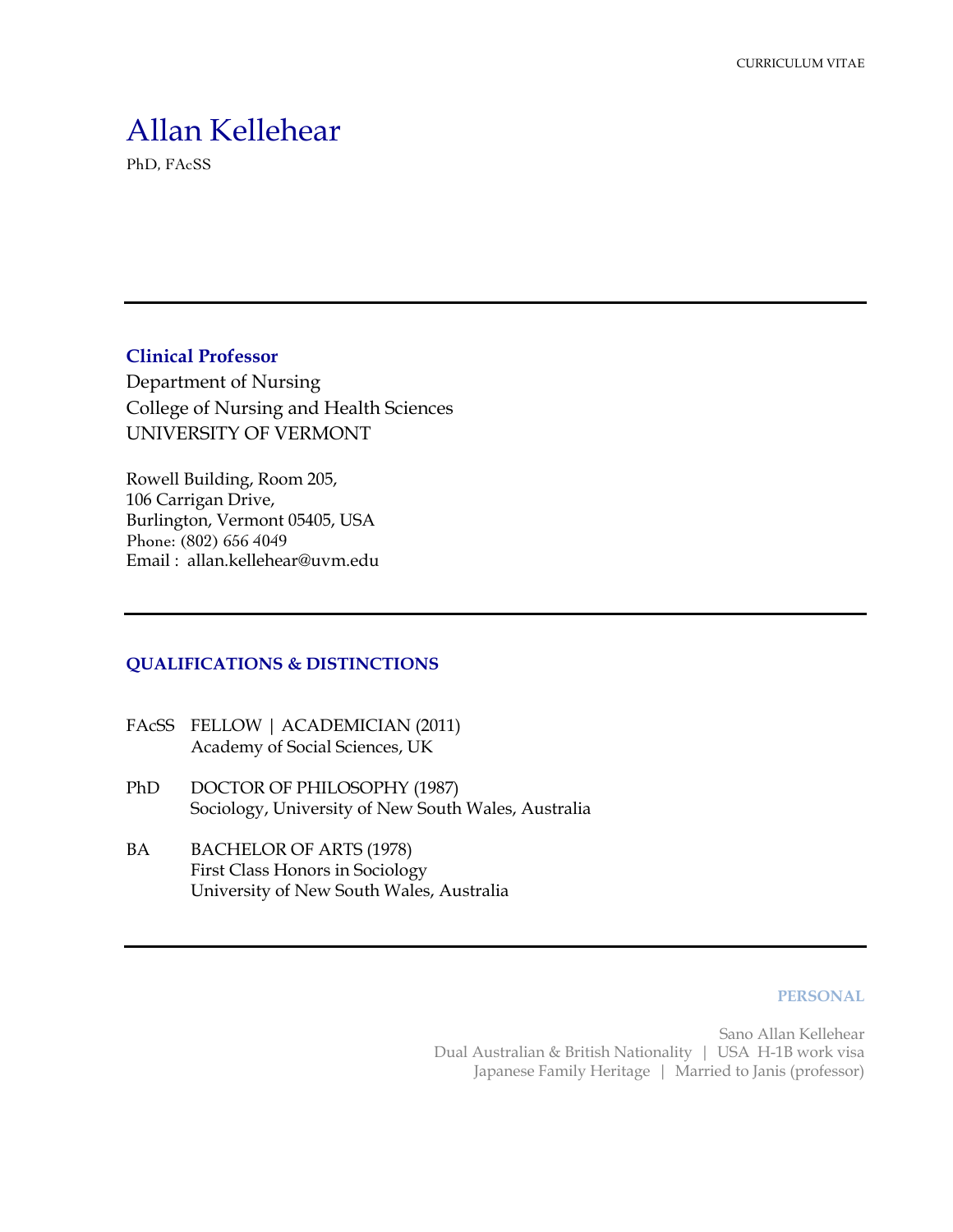#### **EMPLOYMENT HISTORY**

**2014-19 50th Anniversary Professor (End-of-Life Care)** School of Nursing and Healthcare Leadership Faculty of Health Studies UNIVERSITY OF BRADFORD, Bradford, UK

# **2013-14 Professor of Community Health** Department of Mental Health, Social Work & Integrative Medicine School of Health and Education MIDDLESEX UNIVERSITY, London, UK

### **2006-11 Professor of Sociology** Department of Social & Policy Sciences Faculty of Humanities and Social Sciences UNIVERSITY OF BATH, Bath, UK

**1998-06 Professor of Palliative Care** School of Public Health Faculty of Health Sciences LA TROBE UNIVERSITY, Melbourne, Australia

# **1996-97 Professor & Head of Research Development**

The Research Division TURNING POINT ALCOHOL & DRUG CENTRE Melbourne, Australia [NGO affiliated with University of Melbourne & St. Vincent's Hospital]

**1993-95 Senior Lecturer in Sociology** Department of Sociology Faculty of Humanities & Social Sciences LA TROBE UNIVERSITY, Melbourne, Australia

#### **1986-92 Lectureships in Sociology**

LA TROBE UNIVERSITY, Melbourne, Australia (1990-92)

DEAKIN UNIVERSITY, Geelong, Australia (1988-89)

RIVERINA-MURRAY INSTITUTE OF HIGHER EDUCATION, Wagga Wagga, Australia (1986-87)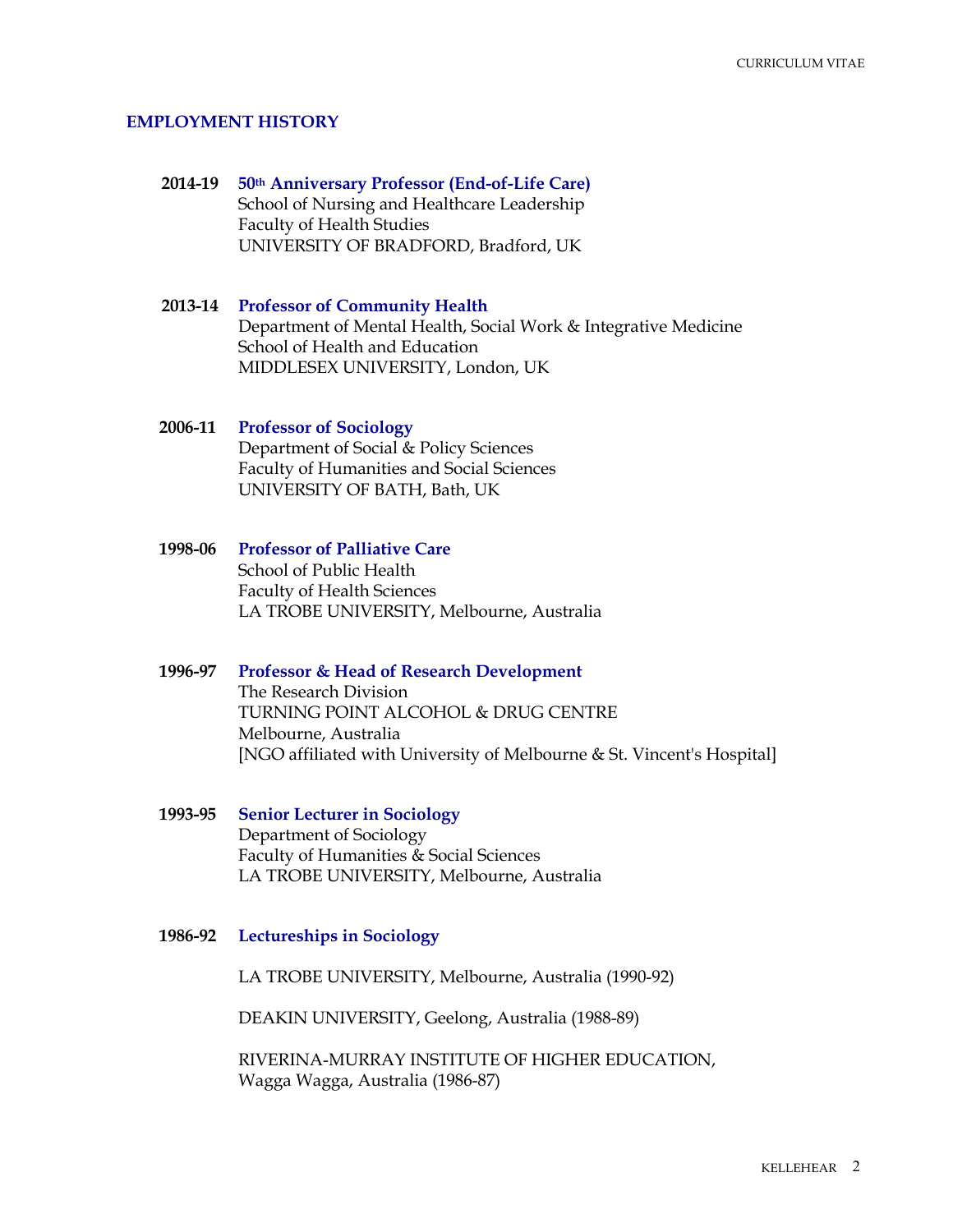#### **HONORARY APPOINTMENTS**

*Conferred as a funded or salaried award*

- **Distinguished Visiting Professor in the Liberal Arts** (2018) UNIVERSITY OF MINNESOTA, MORRIS, USA. (One semester)
- **William J Clinton Distinguished Lecturer** (2009) WILLIAM J CLINTON PRESIDENTIAL CENTER & CLINTON SCHOOL OF PUBLIC SERVICE, UNIVERSITY OF ARKANSAS, USA.
- **Visiting Professor of Australian Studies** (2003-04) UNIVERSITY OF TOKYO, Japan. (Full academic year)
- **British Academy Visiting Professor** (2000) UNIVERSITY OF BATH & WESTMINSTER COLLEGE, OXFORD, UK.

*Conferred as a professional affiliation*

- **Emeritus Professor in Health Studies** (2020-22) UNIVERSITY OF BRADFORD, UK.
- **Visiting Professor in Theology and Religion** (2020-22) DURHAM UNIVERSITY, UK.
- **Honorary Professor in Family Medicine** (2019-22) McMASTER UNIVERSITY MEDICAL SCHOOL, Canada.
- **Visiting Professor in Palliative Care & Organizational Ethics** (2014) ALPEN-ADRIA UNIVERSITAT Klagenfurt in Wien, (Vienna) Austria.
- **Visiting Professor in Social Work** (2013-14) ROYAL HOLLOWAY, UNIVERSITY OF LONDON, UK.
- **Adjunct Professor in Community Health & Epidemiology** (2012-13) DALHOUSIE UNIVERSITY MEDICAL SCHOOL, Canada.
- **Adjunct Professor in Nursing & Midwifery** (2010-12) UNIVERSITY OF LIMERICK, Republic of Ireland.
- **Visiting Professor in the Social Sciences** (2009) HONG KONG INSTITUTE OF EDUCATION, China.
- **Professorial Fellow in General Practice** (1998-2006) UNIVERSITY OF MELBOURNE MEDICAL SCHOOL, Australia.
- **Honorary Visiting Professor** (1996-97) LA TROBE UNIVERSITY, Australia.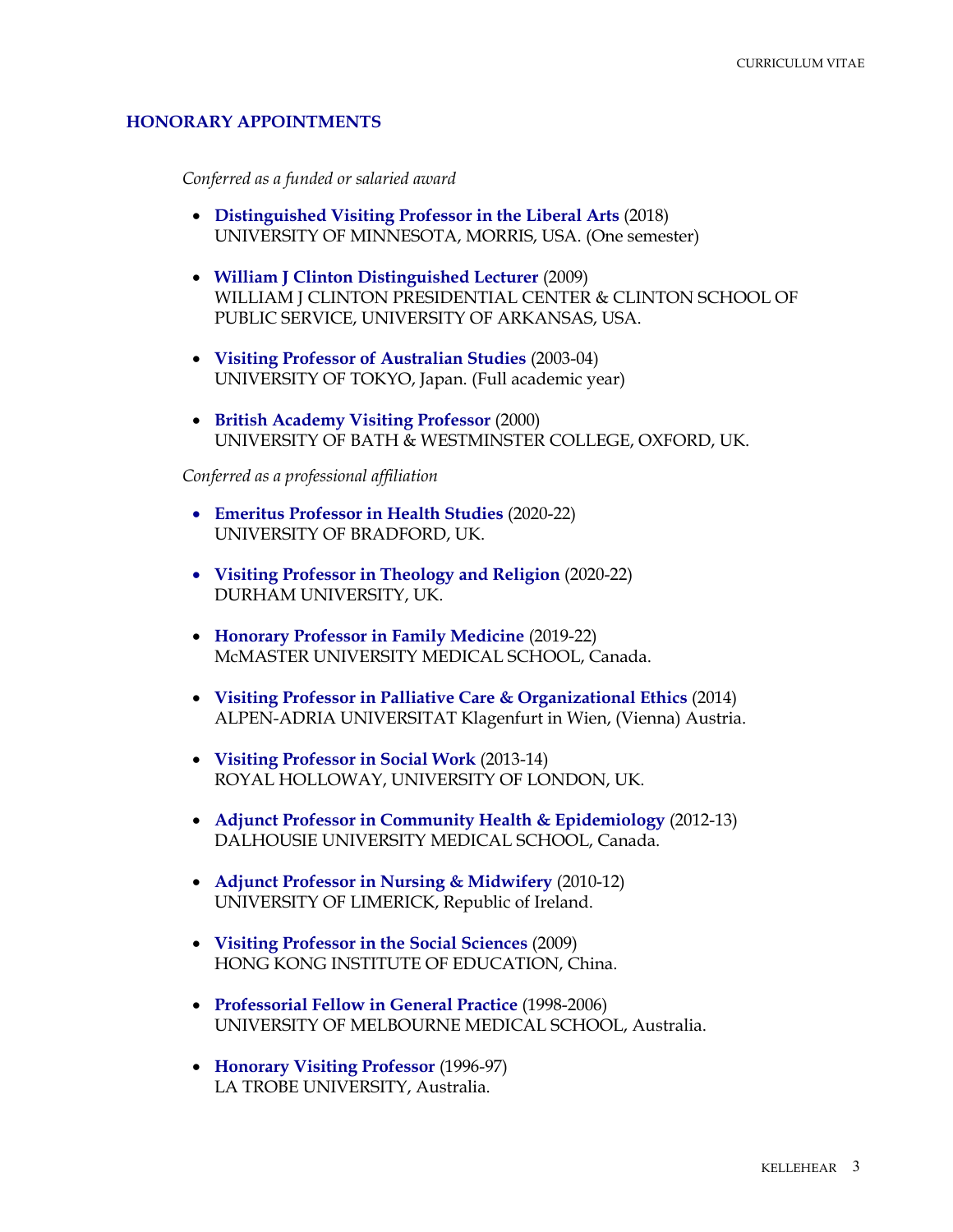#### **MANAGEMENT & SENIOR ADMINISTRATION**

• UNIVERSITY OF BRADFORD, UK

**Associate Dean** (2019) Research & Knowledge Transfer, Faculty of Health Studies **Director** (2015 - 18) DHEZ Academic - Digital Health Enterprise Zone

• UNIVERSITY OF BATH, UK

**Director** (2010 - 11) Centre for Death & Society

**Head of Department** (2007 - 09) Department of Social & Policy Sciences

• LA TROBE UNIVERSITY, Australia

**Director** (1998 - 2006) Palliative Care Unit, School of Public Health **Interim Head of Department** (2005) Department of Health & Social Care **Chair** (2001 - 03) Student Services Advisory Committee [university]

- NATIONAL CENTRE FOR HIV SOCIAL RESEARCH, University of NSW, Australia **Chair** (2000 - 06) Scientific Advisory Committee
- PALLIATIVE CARE VICTORIA (PCV), Australia

**President & Chairman of the Board** (2002 - 03)

• TURNING POINT ALCOHOL & DRUG CENTRE, Australia **Senior Manager / Head** (1996 - 97) – Research Division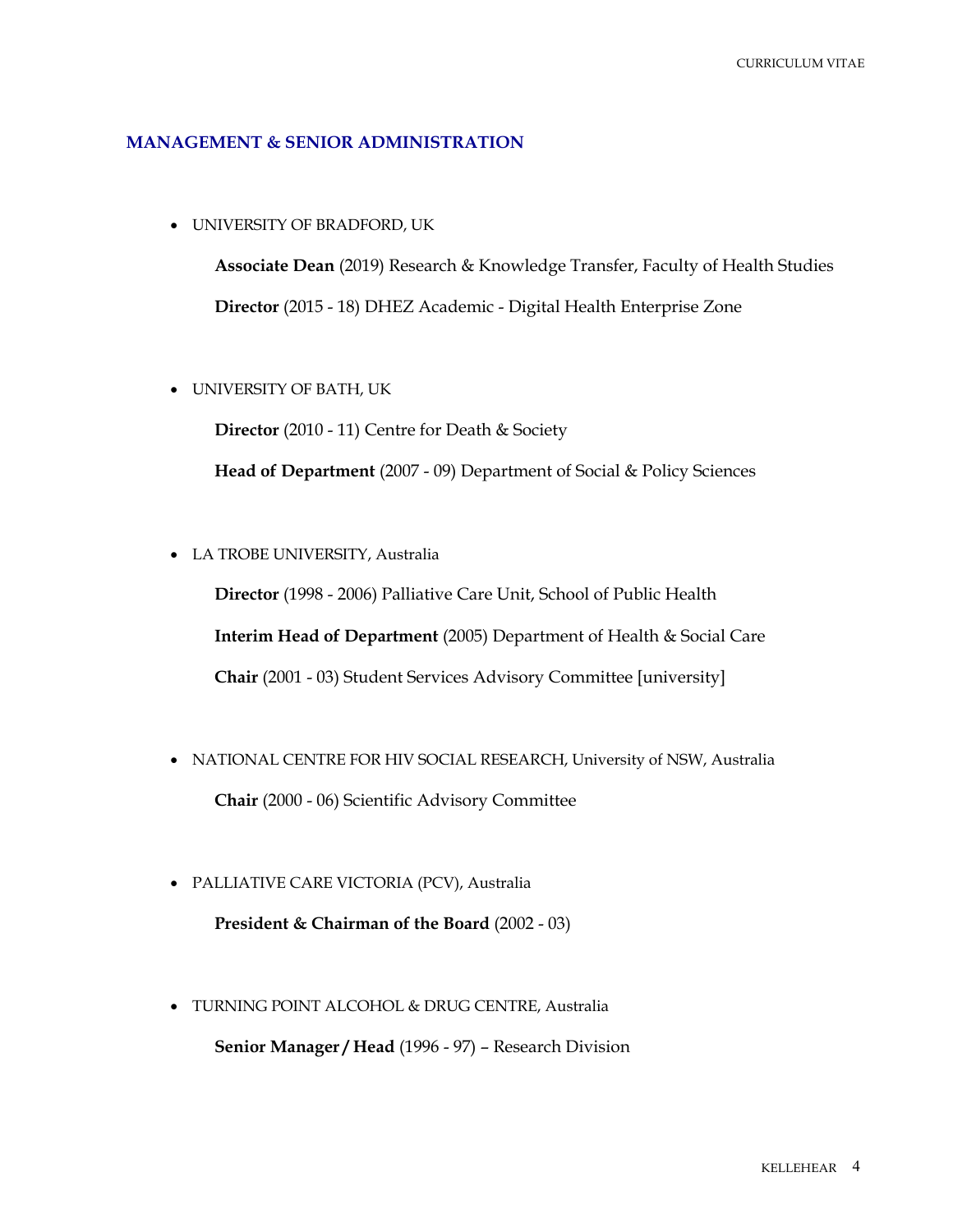### **TEACHING HISTORY**

#### **Coursework teaching at undergraduate and/or postgraduate levels**

- Research methods (incl. data & field techniques)
- Unobtrusive research methods
- Qualitative research methods
- Medical sociology for psychiatry
- Sociology for nurses
- Sociology of health & illness
- Sociology of death & dying
- Interdisciplinary perspectives on death & dying
- Politics & inequality
- Introductory sociology
- Introduction to Australian society
- Australian culture and mortality
- Australian film and national identity
- Comparative social institutions (intro. anthropology)
- Public health approaches to end of life care
- Health policy & administration
- Legal & ethical issues in health
- Sociology of health care: work & occupations
- Health & Illness: Cross-cultural perspectives
- The social context of palliative care
- International Social Policy
- Health-promoting palliative care

#### **Doctoral Dissertation Completions as Principal Supervisor**

- 1. Beverley J Taylor (1991) PhD Deakin University. The phenomenon of ordinariness in nursing.
- 2. Margeret Hiep (1993) PhD La Trobe University. Patient careers in schizophrenia: A phenomenological account.
- 3. Yuwadi Kestsumpun (1993) PhD Deakin University. Living with cancer: An ethnographic study of Thai cancer patients.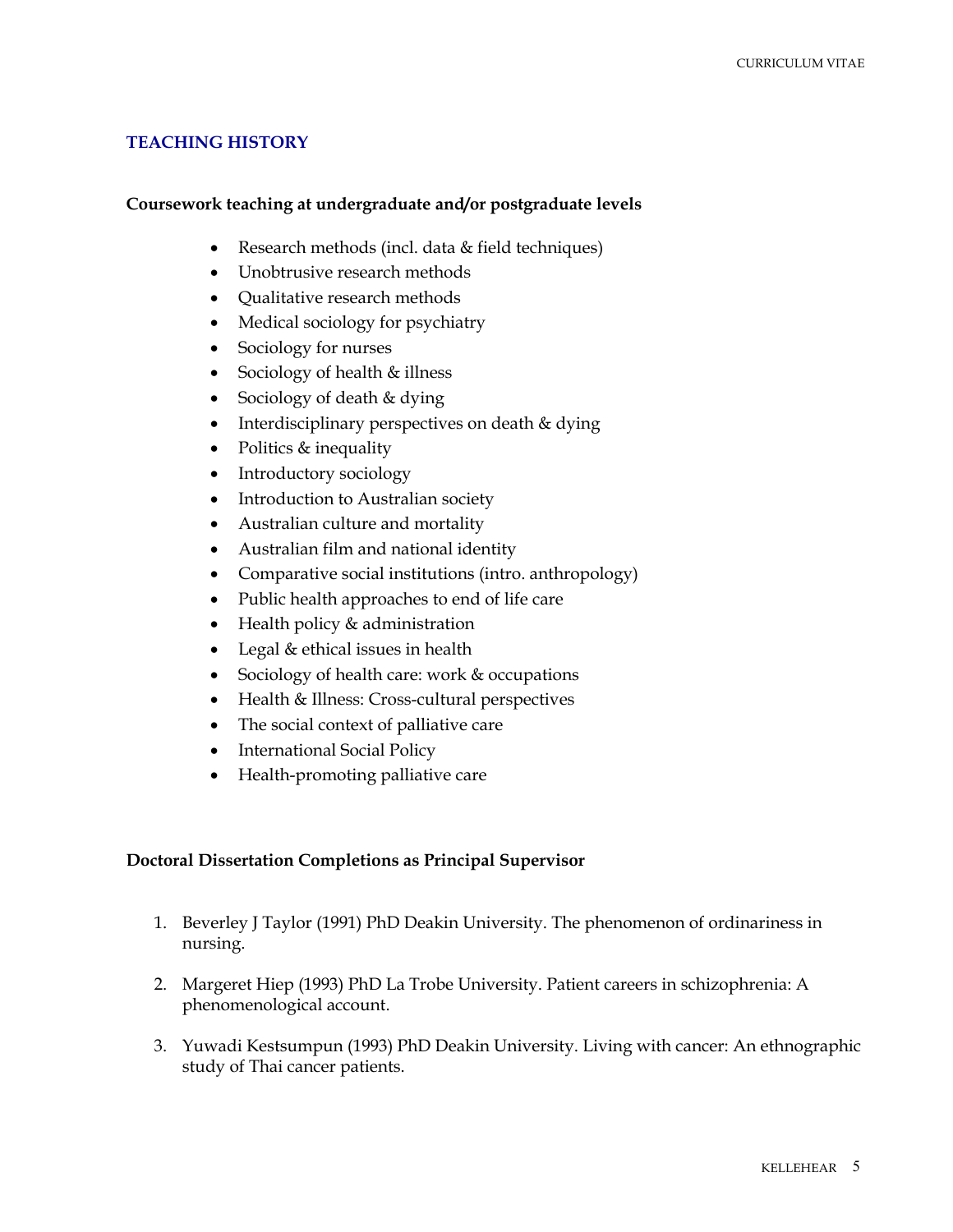- 4. Douglas Ezzy (1996) PhD La Trobe University. Job loss, narrative identity and the meaning of working.
- 5. Deborah Yarmo (1999) PhD University of Melbourne. Re-conceptualizing case management in theory and practice: A front line perspective.
- 6. Platon Vafiadis (1999) PhD University of Melbourne. Re-conceptualizing medical authority: An ethnography of the general practitioner-cancer patient relationship.
- 7. MHJ "June" Mak (2000) PhD La Trobe University. A harmonious death: A study of Hong Kong hospice patients.
- 8. Keith Robertson (2001) PhD La Trobe University. The sign in graphic design: A sociological exploration of sign production in the postmodern era.
- 9. Louise Keogh (2003) PhD La Trobe University. Women's use of the 'morning after pill': Reckless or reflexive.
- 10. Colleen Nordstrom (2003) PhD University of Melbourne. Beyond modern instruments: A re-conceptualization of 'quality of life' in terminal care.
- 11. Paul Sinclair (2003) PhD La Trobe University. A social role-valorizing model of palliative care: Towards an alternative paradigm.
- 12. Sophie Hill (2004) PhD La Trobe University. Mediating science and technology: A study of patient experiences of surgery.
- 13. Fran McInerney (2004) PhD La Trobe University. Thoroughly modern death? A sociological analysis of popular Australian press responses to requested death.
- 14. Gayle Smerdon (2006) PhD La Trobe University. The New Age in popular magazines: A sociological study.
- 15. Maree J Newbury (2009) DHealth University of Bath. The carer's initiation: A qualitative study of the experience of family care of the dying.
- 16. Libby Sallnow (2018) PhD University of Edinburgh. Collective Social Capital: A study of new public health and end of life care.
- 17. Osahon Ogbeiwi (2020) PhD University of Bradford. Towards a Practice Theory of Goal Setting: Assessing the theoretical goal setting of the Leprosy Mission Nigeria.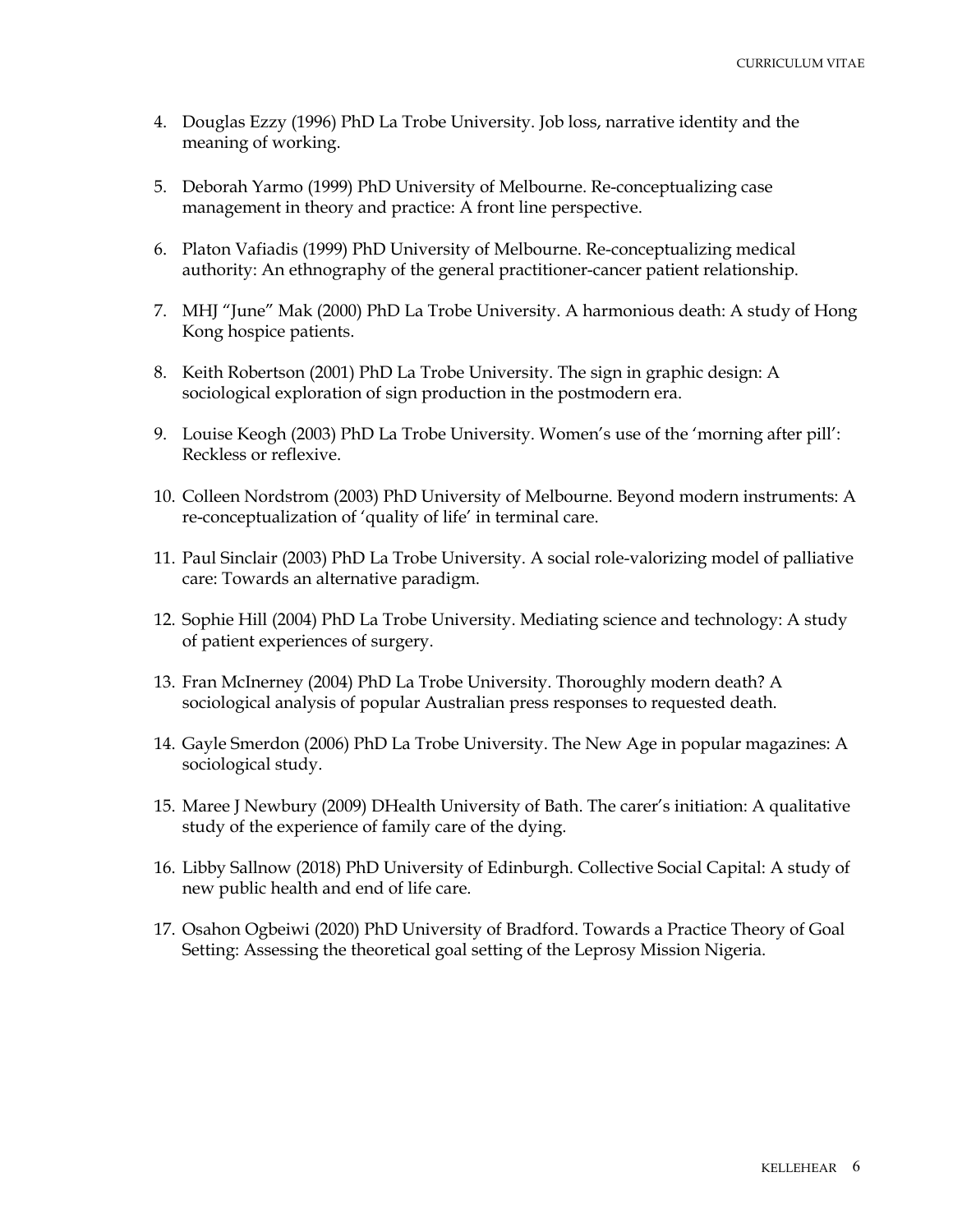## **PROFESSIONAL ACTIVITIES**

MEMBER (2020-21) End-of-Life Care Think Tank. Royal College of GPs. London, UK.

CO-FOUNDER, INAUGURAL PRESIDENT (2015-19) Public Health Palliative Care International (PHPCI). *The international palliative care association for those with interests in health promotion, public education, and community development.*

CO-FOUNDER, 2nd PRESIDENT (2013-17) & COUNCIL MEMBER (2010-17) Association for the Study of Death and Society (ASDS) UK. *The UK association representing humanities & social sciences academics studying death, dying & bereavement.*

CO-FOUNDER (2009) The International Public Health and Palliative Care Conference Series

CO-FOUNDER, ASSOCIATE DIRECTOR (Since 2016) Compassionate Communities UK. *A registered charitable trust promoting civic engagement in end-of-life care.*

PERSONAL EXHIBIT (Since 2018) *Interview installation about new meanings of 'community' for the modern provision of palliative care*. The Medicine Galleries Project. The Science Museum, London.

PATRON (2016-19), AMBASSADOR (Since 2020) End-of-Life Doula UK.

MEMBER (since 2017) Steering Group, Public Health and Palliative Care Reference Group, European Association for Palliative Care.

MEMBER (2016-17) Review Board of the BMBF Funding Program [Palliative Care Research]. German Federal Ministry of Education & Research, Berlin, Germany.

MEMBER (2014-17) Marie Curie Research Strategy Advisory Committee, Marie Curie Cancer Care, London, UK.

MEMBER (since 2011) International Advisory Board, WHO Collaborating Centre for Community Participation in Palliative Care and Long-Term Care, Institute of Palliative Medicine, Kozhikode (Calicut), Kerala, INDIA.

FOUNDING EDITOR | CO-EDITOR-IN-CHIEF (since 2019) Palliative Care & Social Practice. *A SAGE journal.*

CO-EDITOR-IN-CHIEF (2006-10) Mortality. *A quarterly Taylor & Francis journal.*

EDITORIAL BOARDS: *International Journal of Applied Psychoanalytic Studies (USA) | Journal of Near-Death Studies (USA) | Mortality (UK) | BMJ Supportive and Palliative Care (UK) | Annals of Palliative Medicine (China) | Illness, Crisis, and Loss (USA) | Journal of Aging Studies (USA).*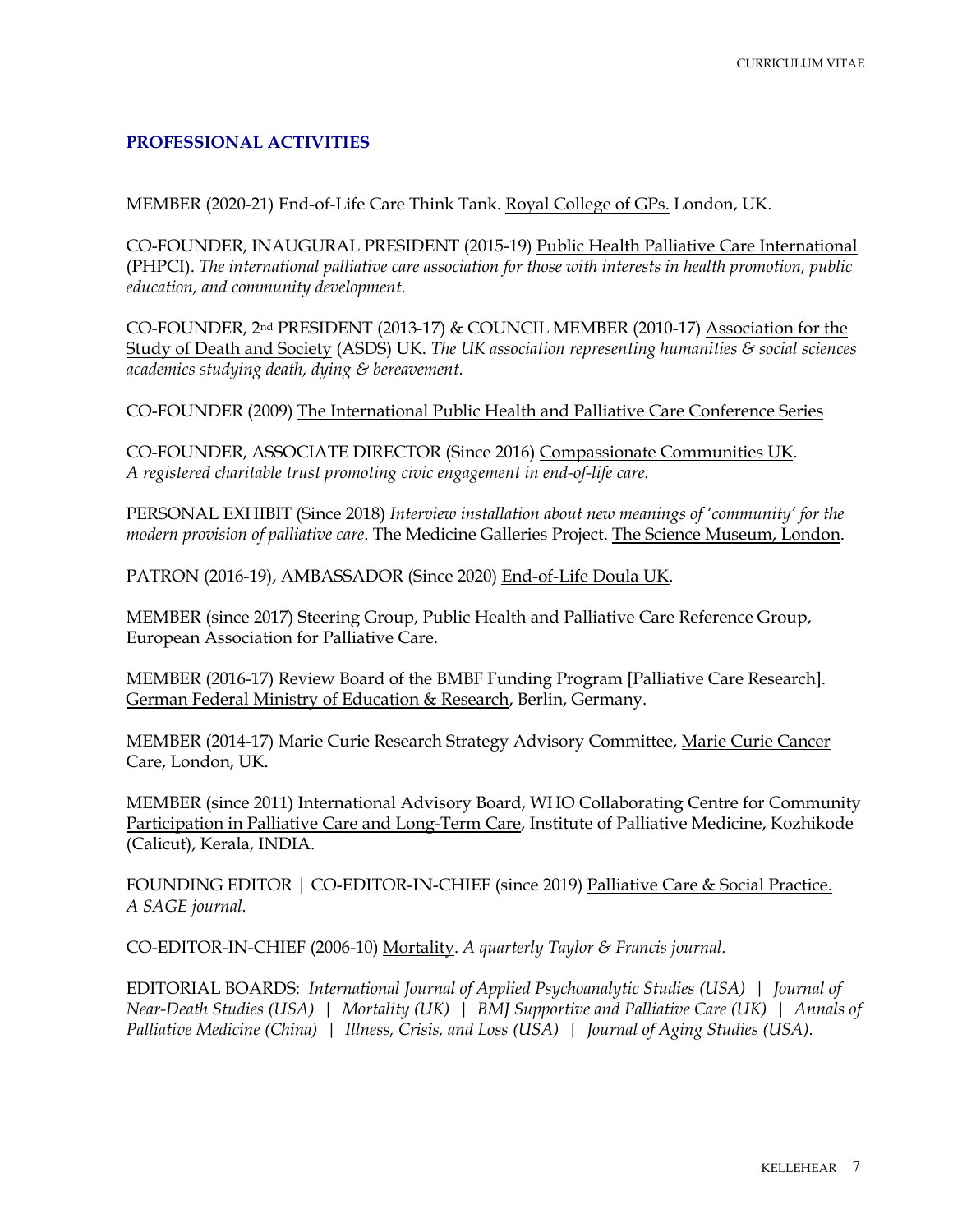# **SPEAKING ENGAGEMENTS (2015-21 sample)**

KEYNOTE SPEAKER | by zoom ] Public health palliative care. Regional Workshop to Improve Palliative Care in the Context of the COVID-19 Pandemic in the SE Asian Region. World Health Organization South-East Asia Regional Office, April 2021.

KEYNOTE ADDRESS | by zoom | Compassionate communities: A public health approach to palliative care. 26th Congress of the Japanese Society for Palliative Medicine, Japan, April 2021.

KEYNOTE SPEAKER | by zoom | Things you may have overlooked but were too afraid to ask in palliative medicine training. Navigating Uncertainty in End-of-life Care: Association of Palliative Medicine Juniors Conference 2020, Leeds, UK, November 2020.

KEYNOTE SPEAKER | by zoom | The Social Impact of Compassionate Communities on End-of-Life Care. 2nd International Last Aid Conference, Slovenia, October 2020.

PLENARY ADDRESS | by zoom | Re-orienting the Health System. Compassionate Communities: Greater Choice for at Home Palliative Care – Primary Health Tasmania, Tasmania, Australia, October 2020.

PLENARY ADDRESS, Compassionate Cities: Their meaning and significance. 6th International Public Health and Palliative Care Conference Blue Mountains, Sydney, Australia, October 2019.

OPENING KEYNOTE SPEAKER, The Civic Pillar in Palliative Care: The Compassionate City Charter. Developing General Practice as hubs within Compassionate Communities: Regional Workshop. Royal College of General Practitioners, London, UK, May 2018.

OPENING KEYNOTE SPEAKER, Public Health Palliative Care and the Compassionate City Charter. Dying Matters Conference: Plymouth as a Compassionate City St Luke's Hospice Plymouth, UK, May 2018.

KEYNOTE SPEAKER, A sociologist in end-of-life care: social sciences as social change. Symposium on Researching End of Life care from a Social Science Perspective. Open University, Milton Keynes, UK, November 2017.

OPENING KEYNOTE SPEAKER, From Healthy Cities to Compassionate Cities: Civic & Public Health approaches to End-of-Life Care. Symposium & Workshop on Compassionate Cities: (Taiwanese) Ministry of Health and Welfare, Taipei, Taiwan. November 2017.

KEYNOTE ADDRESS, Building Compassionate Communities & Cities. World Hospice and Palliative Care Day Public Seminar, The Portuguese Association for Hospice and Palliative Care, Lisbon, Portugal, October 2017.

PLENARY SPEAKER, Focus on Diversity: Gender Issues and Access Inequality. Interdisciplinary Workshop "Networking and Methods in Research on Palliative Care" Federal (German) Ministry of Education and Research, Berlin, Germany, September 2017.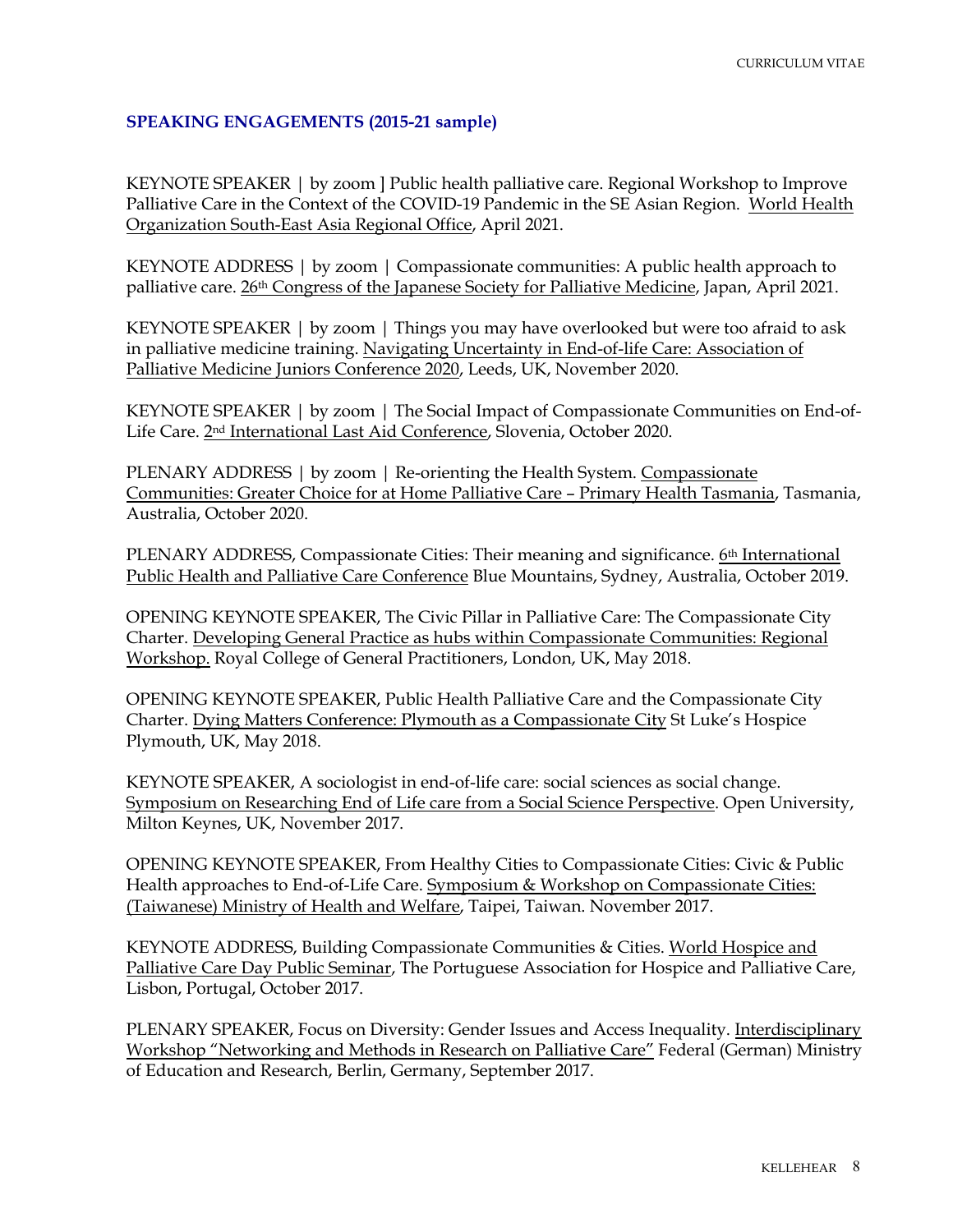PLENARY ADDRESS, Public health approaches to end-of-life care: Creating compassionate communities. APHC 2017 - 12th Asia-Pacific Hospice Conference, Singapore, July 2017.

PLENARY ADDRESS, Challenges for Palliative Care in Changing Times. EAPC 2017: 15<sup>th</sup> World Congress of the European Association for Palliative Care, Madrid, Spain, May 2017.

OPENING KEYNOTE ADDRESS, Compassionate Cities: A public health approach to building community capacity for end-of-life care. Jockey Club End of Life Community Care Project (JCECC), University of Hong Kong, Hong Kong, China, March 2017.

INVITED SPEAKER, A Compassionate Community Approach to End-of-Life Care. Marie Curie in Wales Lecture Series, Pierhead Building, Cardiff Bay, UK, February 2017.

OPENING PLENARY PANEL MEMBER, Assessing strategies, interventions and next steps for fighting hate and promoting belonging for stability. 12th Rosa Parks Symposium: Seeking courage, fighting hate, and finding belonging in times of global instability. University of Bradford, Bradford, UK, December 2016.

OPENING KEYNOTE, General Practice in a Compassionate City: Sharing the Care. Royal College of General Practice (RCGP) and Marie Curie Cancer Care End of Life Care Summit, Birmingham, UK, November 2016.

OPENING KEYNOTE, Compassionate Civics: The challenge for social work in palliative care. Association of Palliative Care Social Workers 2016 Conference "Putting the Social back into Palliative Care Social Work", University of York, York, UK, September 2016.

PLENARY SPEAKER, Creating compassionate communities and cities: Introducing a public health approach to palliative care. Compassive Cities Project and Symposia in Vic, Universitas de Vic, and Congress of Psychosocial Care Teams, Obra Social "La Caixa" Foundation, Vic & Madrid, Spain, June 2016.

PLENARY SPEAKER, What is Dead? A social view of a medical view. Northern England Intensive Care Society Wynyard Hall, Durham, UK, March 2016.

PLENARY SPEAKER, End. Medicine Unboxed – "Mortality" (an annual and national medical humanities Confest) Cheltenham, UK, November 2015

PLENARY SPEAKER, Compassionate Communities: Public health approaches to end-of-life care. British Columbia Hospice and Palliative Care Association Conference 2015, Vancouver, Canada, May 2015.

PLENARY SPEAKER, The nature of contemporary dying: Obsessions, distortions, challenges. The 5th Annual McDonald Symposium in Theological Ethics at the University of Cambridge: Towards a contemporary art of dying. Wolfson College, Cambridge, UK, May 2015.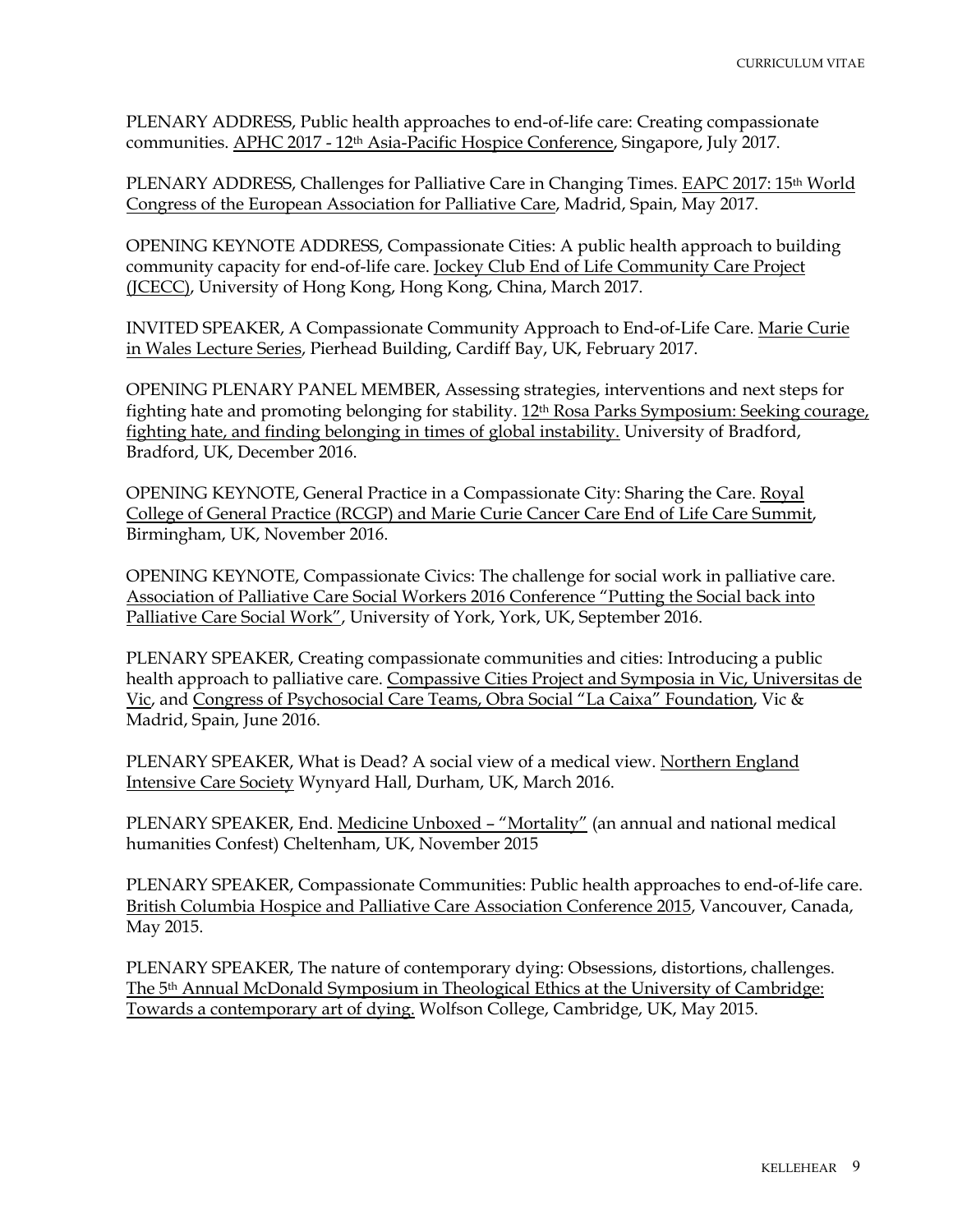# **RESEARCH INTERESTS**

- 1. Public health policies, service development, and civic practice models of care in end-oflife care (in aged, cancer, palliative, bereavement, & intensive care sectors)
- 2. Health services research into self-management and social support
- 3. Sociological and policy perspectives on ageing
- 4. History, sociology & social psychology of conduct and experiences at the end of life
- 5. Mystical/religious/altered states associated with dying and bereavement
- 6. Sociology of health and illness
- 7. Health promotion, community development, public education, services redesign, civic policy development, and social ecology.
- 8. Religion/faith cultures and the health services

# **FUNDING SUPPORT**

- A. Rodriguez, W. McSherry, A. Kellehear (CI), M. Tatterton, L. Watts & A. Jiminez-Aranda. (2020) | **£150,000** | *Research Grant* for a qualitative study to amend and develop Dignity Therapy for young adults with life-limiting conditions (The DIGNITAL study). NIHR Grant. No. 201597 : Research for Patient Benefit (RfPB) Programme (UK)
- J. Abel & A. Kellehear (Co-Principal) (2020) | **£10,000** | *Arts Project Grant* for film production of "Advanced Planning: Making the most out of life". The National Lottery Community Fund (UK).
- Y.F Hu, P. Pillaj, J. Hou, M. Kamala, R. Qahwaji, M. Youseffi, A. Kellehear (CI), M. Mohammad & I. Iwan (2017) | **£110,000** | *Research grant* for investigation and development of Internet of Things (IoT) and satellite technologies for the development of 'smart' clinics/remote health care service delivery in rural areas of England and Indonesia. British Council - Newton Institutional Links Grant Scheme (UK)
- A. Kellehear (2014) | **£50,000** | *Training grant* for the development of a briefing 'toolkit' on Public Health Approaches to End-of-Life Care for Public Health England Commissioners. Public Health England (UK)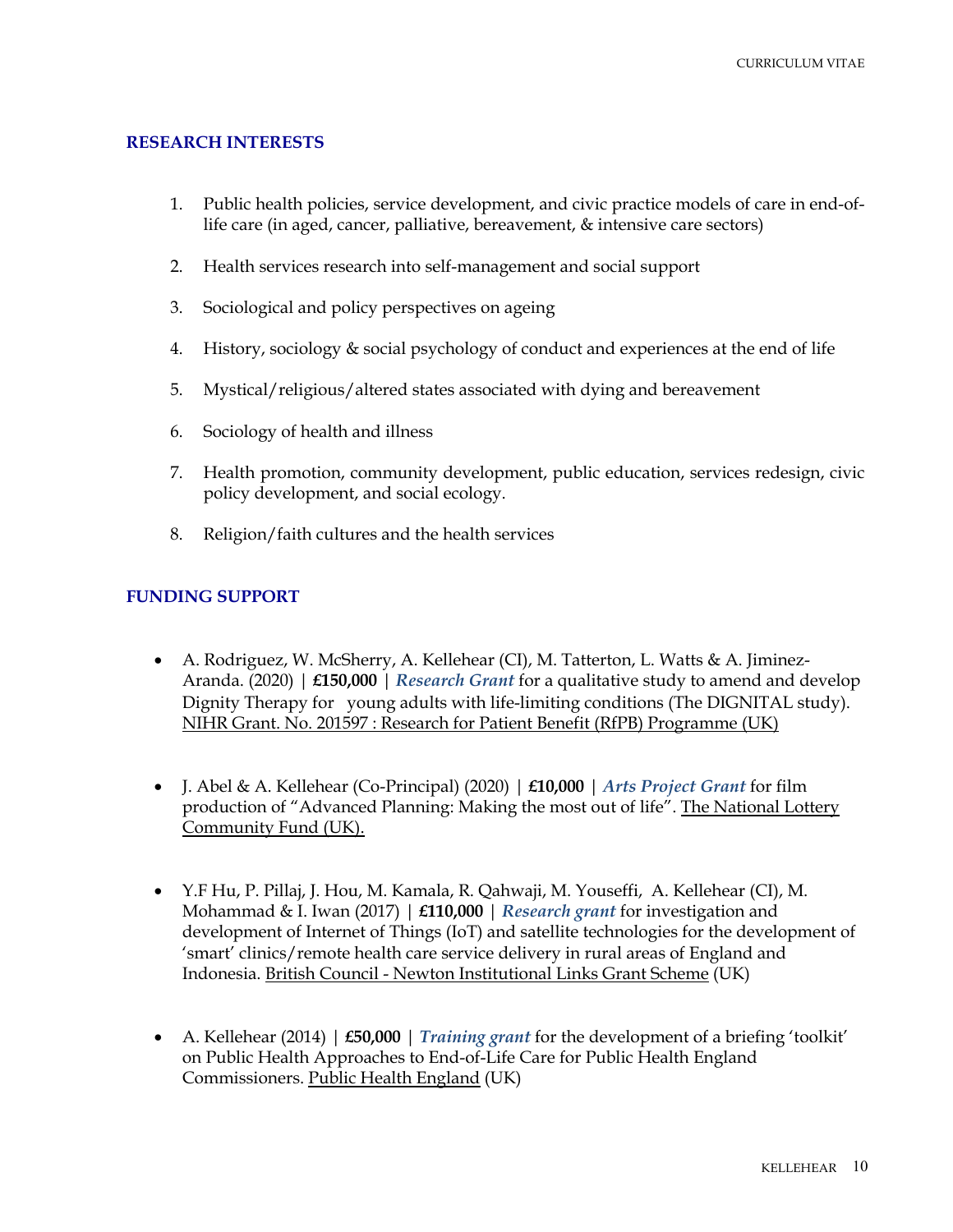- A. Kellehear (2008) | **£62,000** | *Research grant* for a study of community end of life care practices in the Republic of Moldova. The Leverhulme Trust (UK)
- A. Kellehear (2001-2006) | **\$378,000** | *Infrastructure grant* for the ongoing operation of the La Trobe University Palliative Care Unit, 2001-03, 2004-06. Victorian Department of Human Services (AUS)
- M. Ashby, A. Kellehear (CI), S. Holdsworth & D. Brooks (2002) | **\$100,000** | *Research grant* for a study of renal dialysis abatement – decision-making and social impact of the transition to terminal care. NH&MRC Strategic Research Grant – Palliative Care Research Program (AUS)
- S. Duckett, A. Kellehear (Co-Principal) & D. Bishop (2001) | **\$750,000** |*Infrastructure grant* for the establishment of the La Trobe University Centre for Professional Development. Victorian Department of Human Services (AUS)
- A. Kellehear (2000) | **\$137,406** | *Training grant* for the establishment of the postgraduate diploma of health promoting palliative care (distance education). Commonwealth Department of Health and Aged Care (AUS)
- A. Kellehear (1998) | **\$200,000** |*Infrastructure grant* for the establishment of the La Trobe University Palliative Care Unit for 1998-2000. Victorian Department of Human Services (AUS)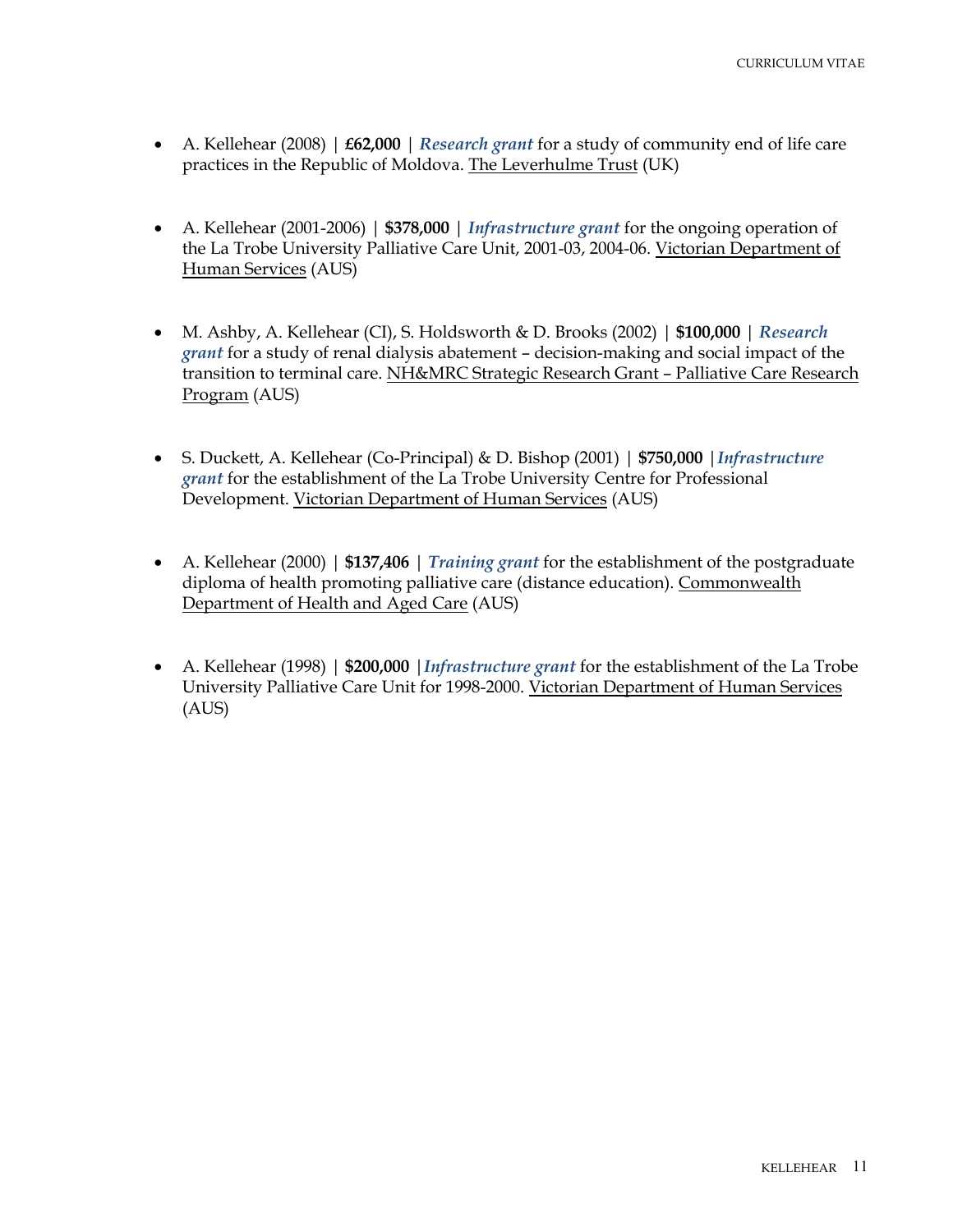# **PUBLISHED WORK** | 26 books | 120+ articles.

# **13 | Authored Books**

| A. Kellehear (2020)                                                                                                                                 | Visitors at the End of Life: Finding meaning and purpose in near-death<br>phenomena New York: Columbia University Press, xiii+202pp.                                                |
|-----------------------------------------------------------------------------------------------------------------------------------------------------|-------------------------------------------------------------------------------------------------------------------------------------------------------------------------------------|
| P. Hutton, R. Mahajan & A. Kellehear (2020)                                                                                                         | Death, Religion and Law: A Guide for Clinicians<br>Abingdon: Routledge, xvi+324pp.                                                                                                  |
| A. Kellehear (2014)                                                                                                                                 | The Inner Life of the Dying Person<br>New York: Columbia University Press, xviii+264pp.                                                                                             |
|                                                                                                                                                     | A. Kellehear, V. Pogonet, R. Mindruta-Stratan & V. Gorelco (2011)<br>Care of the Dying in the Republic of Moldova<br>Chisinau, MD: UNESCO, 260pp.<br>A ROMANIAN-ENGLISH PUBLICATION |
| A. Kellehear (2007)                                                                                                                                 | A Social History of Dying<br>Cambridge: Cambridge University Press, x+297pp.<br>TURKISH Ed. 2012, SPANISH Ed. 2013, PORTUGESE Ed. 2016, PERSIAN Ed. 2018                            |
| A. Kellehear (2005)                                                                                                                                 | Compassionate Cities: Public Health and End-of-Life Care<br>London: Routledge, xii+179pp.<br>JAPANESE Ed. 2021                                                                      |
| A. Kellehear (2000)                                                                                                                                 | <b>Eternity &amp; Me: The Everlasting Things in Life and Death</b><br>Melbourne: Hill of Content, xx+185pp. [Routledge Ed. 2005]                                                    |
| A. Kellehear (1999)                                                                                                                                 | <b>Health Promoting Palliative Care</b><br>Melbourne: Oxford University Press, xvi+191pp.                                                                                           |
| J. Daly, A. Kellehear & M. Gliksman (1997)<br>The Public Health Researcher: A Methodological Guide<br>Melbourne: Oxford University Press, ix+222pp. |                                                                                                                                                                                     |
| A. Kellehear (1996)                                                                                                                                 | <b>Experiences Near Death: Beyond Medicine and Religion</b><br>New York: Oxford University Press, xii+230pp.                                                                        |
| A. Kellehear (1993)                                                                                                                                 | The Unobtrusive Researcher: A Guide to Methods<br>Sydney: Allen & Unwin, xi+177pp.                                                                                                  |
| A. Kellehear (1990)                                                                                                                                 | Dying of Cancer: The Final Year of Life<br>Chur: Harwood Academic Publishers, x+246pp.                                                                                              |
| A. Kellehear (1990)                                                                                                                                 | <b>Every Student's Guide to Sociology</b><br>Melbourne: Thomas Nelson Australia, xii+91pp.                                                                                          |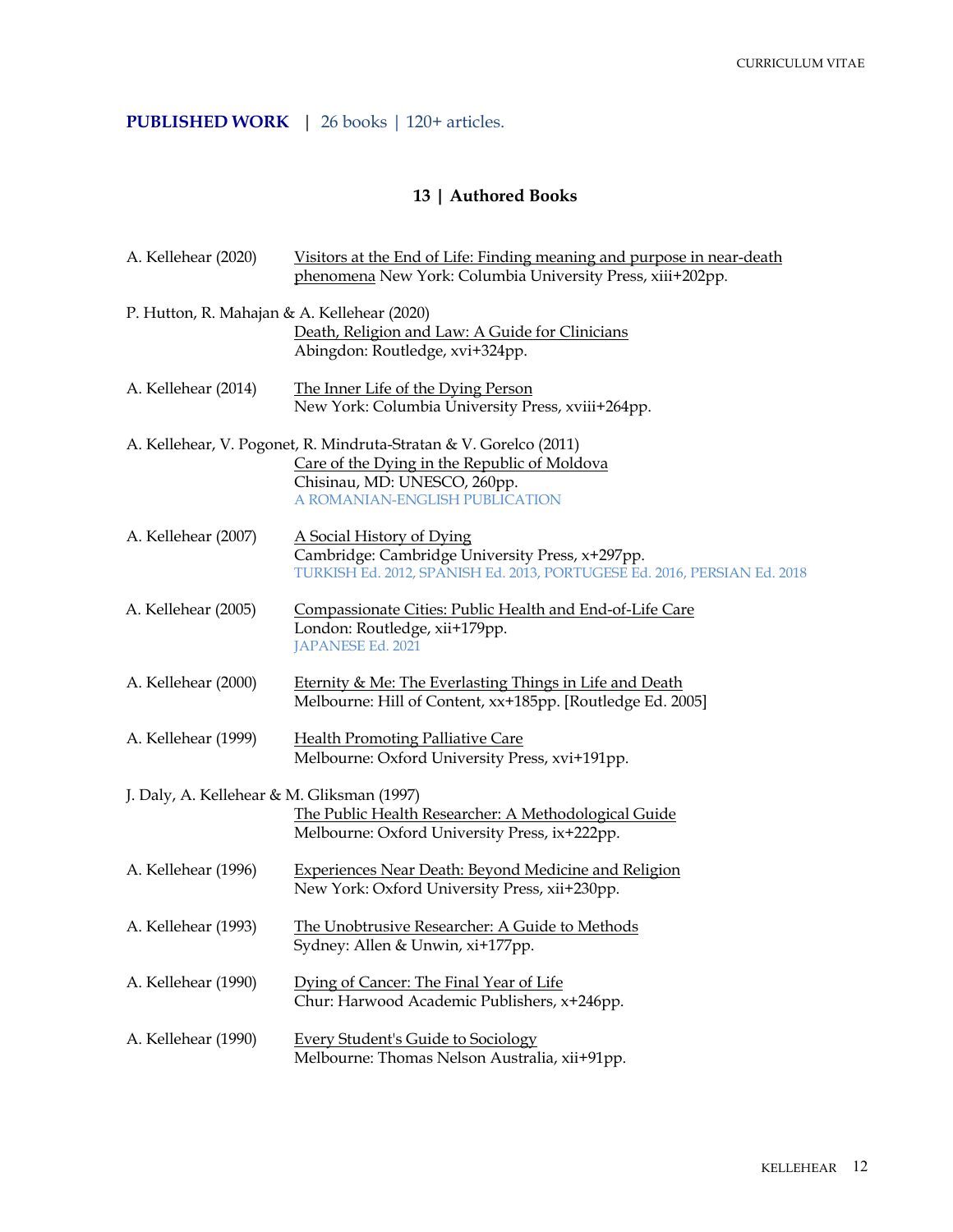# **13 | Edited Books**

| J. Abel & A. Kellehear [eds] (in press)               |                                                                                                                                     |
|-------------------------------------------------------|-------------------------------------------------------------------------------------------------------------------------------------|
|                                                       | Oxford Textbook of Public Health Palliative Care<br>Oxford: Oxford University Press,                                                |
| K. Wegleitner, K. Heimerl & A. Kellehear [eds] (2016) | Compassionate Communities: Case Studies from Britain and Europe<br>Abingdon: Routledge, xvii+221pp.                                 |
| L. Sallnow, S. Kumar & A. Kellehear [eds] (2012)      | International Perspectives on Public Health and Palliative Care<br>Abingdon: Routledge, xiv+210pp.                                  |
| A. Kellehear [ed] (2009)                              | The Study of Dying: From Autonomy to Transformation<br>Cambridge: Cambridge University Press, xiv+284pp.<br><b>TURKISH Ed. 2020</b> |
| A. Kellehear & D. Ritchie [eds] (2003)                | <b>Seven Dying Australians</b><br>Bendigo: St Luke's Innovative Resources, vi+131pp.                                                |
| A. Kellehear [ed] (2002)                              | The Book of Gentle Wisdom<br>Melbourne: Hill of Content. vi+114pp.                                                                  |
| A. Kellehear [ed] (2001)                              | Grief and Remembering: 25 Australians Tell It Like It Is<br>Melbourne: Rivoli, x+158pp.                                             |
| A. Kellehear [ed] (2000)                              | Death & Dying in Australia<br>Melbourne: Oxford University Press, x+388pp.                                                          |
| M. Hamilton, A. Kellehear & G. Rumbold [eds] (1998)   | Drug Use in Australia: A Harm Minimisation Approach<br>Melbourne: Oxford University Press, xiv+330pp.                               |
| K. Charmaz, G. Howarth & A. Kellehear [eds] (1997)    | The Unknown Country: Death in Australia, Britain & the USA<br>Basingstoke: Macmillan, xv+268pp.                                     |
| A. Kellehear [ed] (1996)                              | Social Self, Global Culture: An Introduction to Sociological Ideas<br>Melbourne: Oxford University Press, xiii+333pp.               |
| D. Colquhoun & A. Kellehear [eds] (1996)              | Health Research in Practice, Volume 2: Personal Experiences, Public Issues<br>London: Chapman & Hall, xiv+204pp.                    |
| D. Colquhoun & A. Kellehear [eds] (1993)              | Health Research in Practice: Political, Ethical and Methodological Issues<br>London: Chapman & Hall, xiii+189pp.                    |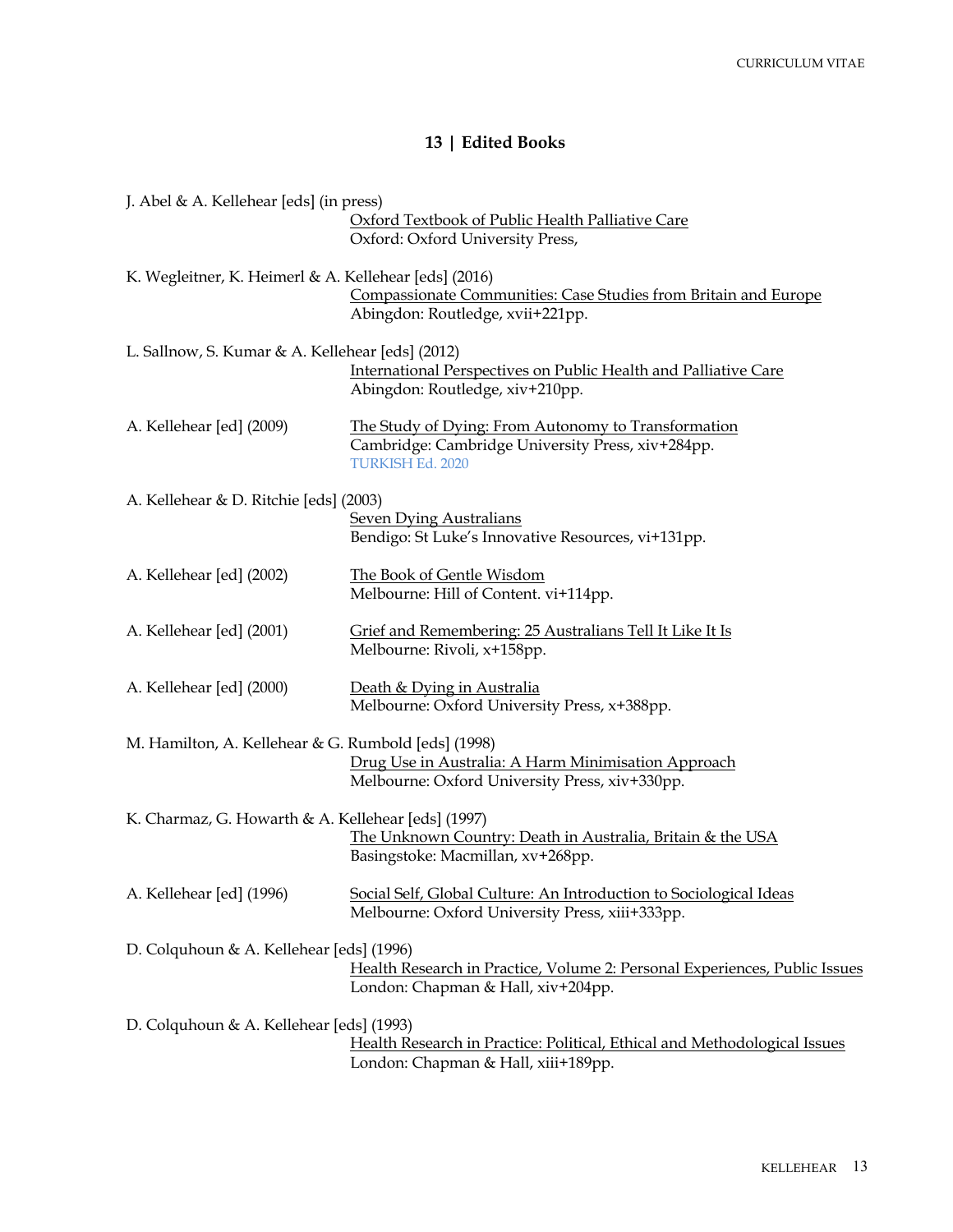# **49 | Book Chapters**

|                                        | A. Kellehear (in press) Compassionate Cities for End-of-Life Care.<br>DL Harris & AHY Ho (eds)<br>Compassion-based Approaches to Grief and Loss.<br>Abingdon: Routledge,                                                                                                                                                                           |
|----------------------------------------|----------------------------------------------------------------------------------------------------------------------------------------------------------------------------------------------------------------------------------------------------------------------------------------------------------------------------------------------------|
| A. Kellehear (in press)                | The Social Nature of Dying and the Social Model of Health.<br>In J. Abel & A. Kellehear (eds)<br>Oxford Textbook of Public Health Palliative Care.<br>Oxford: Oxford University Press,                                                                                                                                                             |
| M. Spreckley & A. Kellehear (in press) | The 'New' Public Health: Theoretical Origins of Public Health Palliative Care<br>In J. Abel & A. Kellehear (eds)<br>Oxford Textbook of Public Health Palliative Care.<br>Oxford: Oxford University Press,                                                                                                                                          |
|                                        | G. Wilson, E. Herrera, S. Librada & A. Kellehear (in press)<br>Compassionate cities: a social ecology at the end of life.<br>In J. Abel & A. Kellehear (eds)<br>Oxford Textbook of Public Health Palliative Care.<br>Oxford: Oxford University Press,                                                                                              |
| A. Kellehear (2020)                    | Breve historia del movimiento de comunidades compasivas en la atencion al final<br>de la vida (A brief history of the compassionate community movement in end-of-<br>life care).<br>In Monograph SECPAL (Eds)<br>Communidades compasivas al final de la vida (Compassionate Communities at<br>the End of Life). Madrid: INspira Network, pp 17-22. |
|                                        | A. Karapliagou, A. Kellehear & K. Wegleitner (2018)<br>The Public Health End of Life Care Movement: History, principles and<br>styles of practice.<br>In M. Lloyd-Williams (ed)<br>Psychosocial Issues in Palliative Care.<br>Oxford: Oxford University Press, pp 1-22.                                                                            |
| A. Kellehear (2017)                    | Current social trends and challenges for the dying person.<br>In N. Jakoby & M. Thonnes (eds)<br>Zur Soziologie des Sterbens. Aktuelle theoretische und empirische Beiträge.<br>(Sociology of Dying. Contemporary theoretical and empirical contributions.)<br>Wiesbaden: Springer VS, pp 11-27.                                                   |
| A. Kellehear (2016)                    | The light shines in the darkness<br>In R. Bradley (ed)<br><u>A Matter of Life and Death: 60 voices share their wisdom</u><br>London: Jessica Kingsley, pp 86-88.                                                                                                                                                                                   |
| A. Kellehear (2016)                    | The Compassionate City Charter: Inviting the cultural and social sectors into end-<br>of-life care.                                                                                                                                                                                                                                                |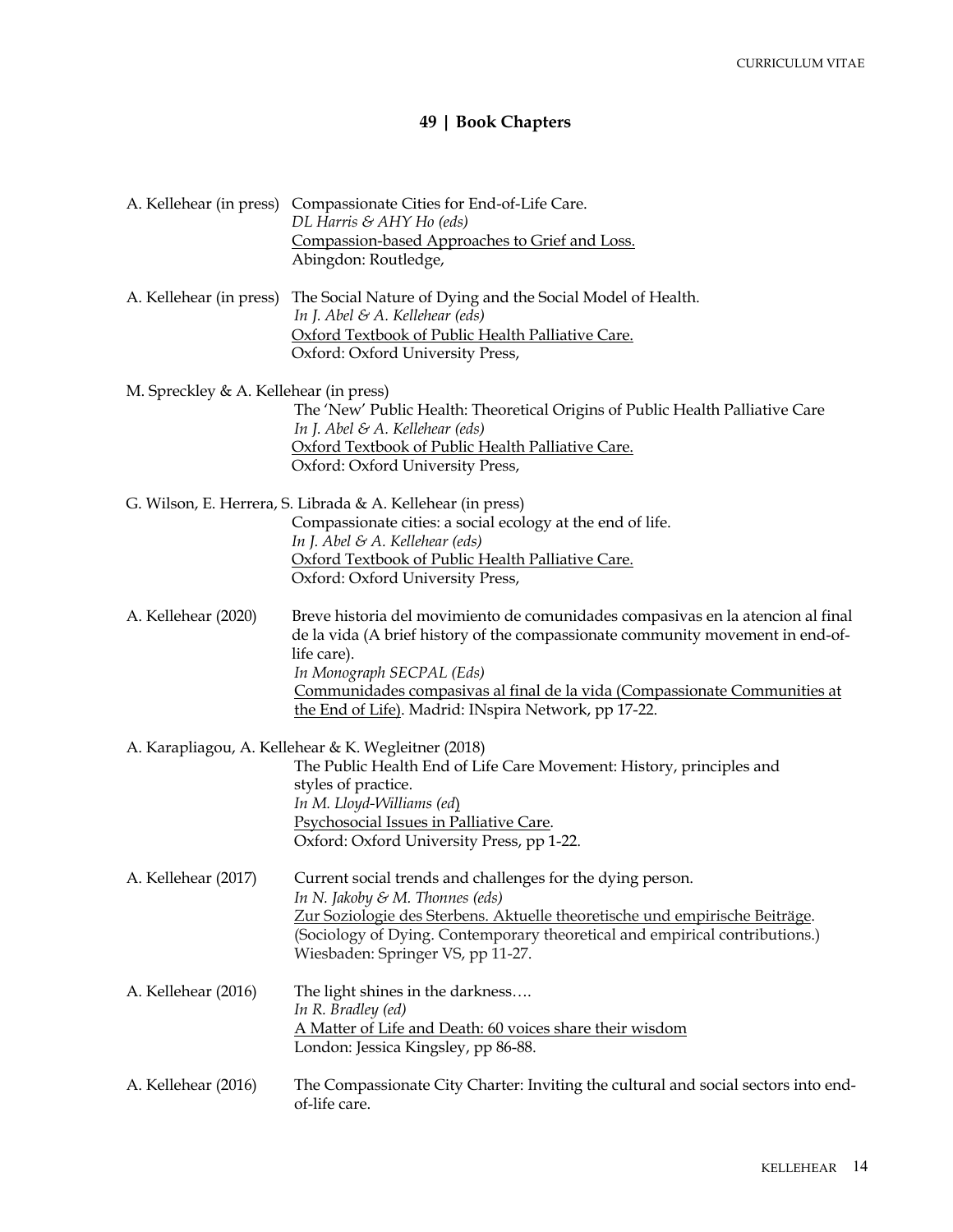|                                  | In K. Wegleitner, K. Heimerl & Allan Kellehear (eds)                                                                                                                                                                                                                                                    |
|----------------------------------|---------------------------------------------------------------------------------------------------------------------------------------------------------------------------------------------------------------------------------------------------------------------------------------------------------|
|                                  | Compassionate Communities: Case studies from Britain and Europe                                                                                                                                                                                                                                         |
|                                  | Abingdon: Routledge, pp 76-87.                                                                                                                                                                                                                                                                          |
| A. Kellehear (2015)              | Compassionate communities: Caring for older people towards the end of life.<br>In L. Van den Block, G. Albers, S. Pereira, B. Onwuteaka-Philipsen, R. Pasman & L.<br>Deliens (eds)<br>Palliative Care for Older People: A Public Health Perspective<br>Oxford: Oxford University Press, pp 193-199.     |
| A. Kellehear (2015)              | Death Education as a Public Health Issue.<br>In J. Stillion & T. Attig (eds)<br>Death, Dying and Bereavement: Contemporary Perspectives, Institutions, and<br>Practices<br>New York: Springer Publishing Co, pp 221-232.                                                                                |
| A. Kellehear (2014)              | Sterbebett-Visionen: Relevanz fur die palliative care.<br>[Deathbed visions: Relevance for palliative care.]<br>In P. Buhler & S. Peng-Keller (eds)<br>Bildhaftes Erleben in Todesnahe: Hermeneutitische erkundungen einer heutigen<br>ars moriendi<br>Zurich: Theologischer Verlag Zurich, pp 121-131. |
| A. Kellehear (2014)              | Advance Care Planning as a Public Health Issue.<br>In L. Rogne & S. McCune (eds)<br>Advance Care Planning: Communicating about matters of life and death<br>New York: Springer Publishing Co, pp 333-345.                                                                                               |
| A. Kellehear (2012)              | Dying in the UK? Politics, Ideologies, and Futures<br>In A. Pankratz, C.U. Viol & A. de Waal, (eds)<br>Birth and Death in British Culture: Liminality, Power, and Performance.<br>Newcastle: Cambridge Scholars Publishing, pp 83-96.                                                                   |
| A. Kellehear (2012)              | I'm dead, you're dead: Imagining and rehearsing (for) The End.<br>In A. Fennemore (ed)<br>The Rehearsal: Pigeon Theatre's trilogy of performance works on Playing Dead.<br>Bristol: Intellect, pp 65-79.                                                                                                |
| A. Kellehear & L. Sallnow (2012) | Public health and palliative care: An historical overview.<br>In L. Sallnow, S. Kumar & A. Kellehear [eds]<br>International Perspectives on Public Health and Palliative Care.<br>Abingdon: Routledge, pp 1-12.                                                                                         |
| A. Kellehear (2011)              | The Care of Older People at the End of Life: An historical perspective.<br>In M. Gott & C. Ingleton (eds)<br>Living with Ageing and Dying: Palliative and end of life care for older people.<br>Oxford: Oxford University Press, pp 19-28.                                                              |
| A. Kellehear (2009)              | What the Social and Behavioral Studies say about Dying.<br>In A. Kellehear (ed)<br>The Study of Dying: From Autonomy to Transformation.<br>Cambridge: Cambridge University Press, pp 1-26.                                                                                                              |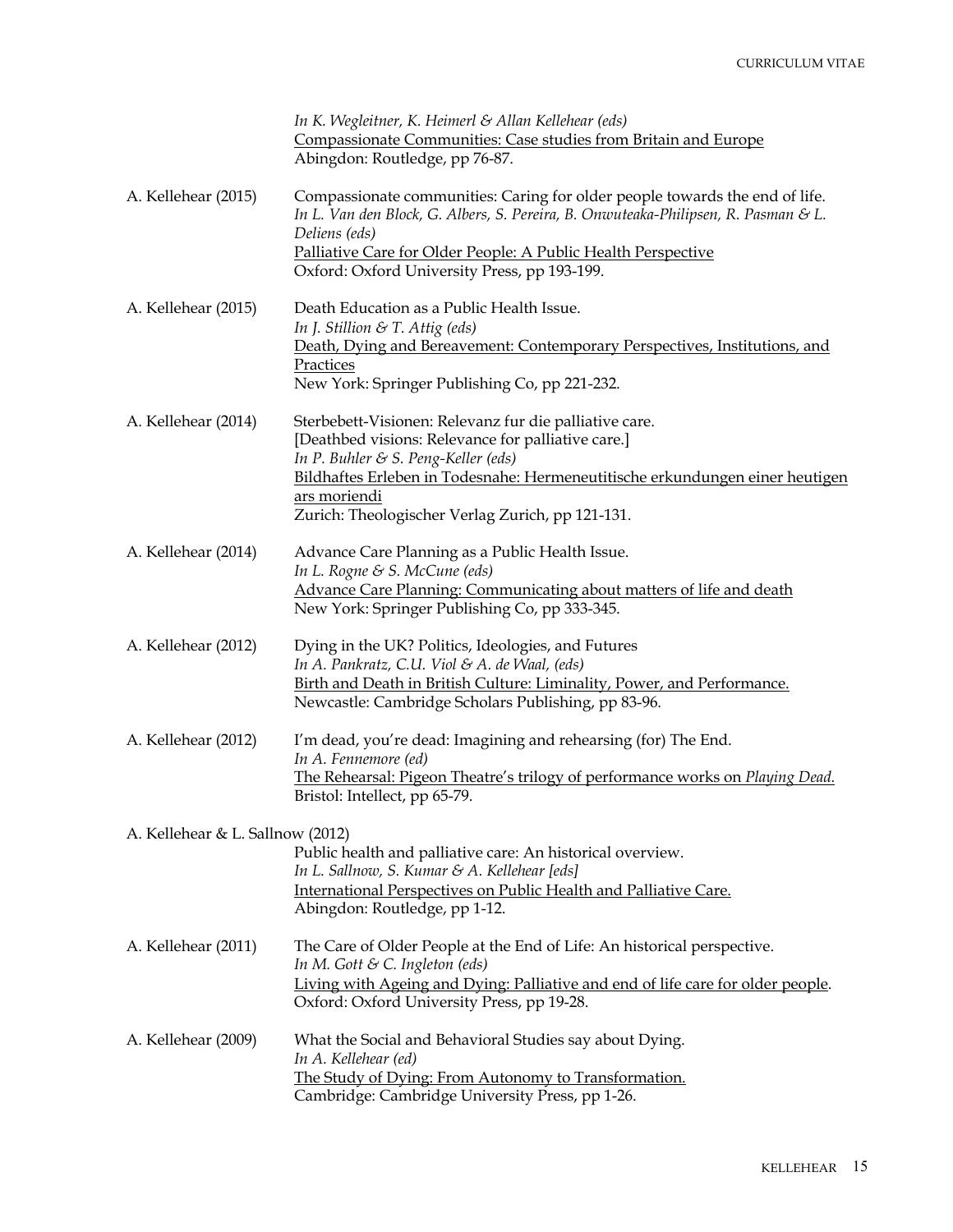| A. Kellehear (2009)            | Census of Non-Western Near-Death Experiences to 2005: Observations and critical<br>reflections.<br>In J. Holden, B. Greyson & D. James (eds)<br>The Handbook of Near-Death Experiences: Thirty years of investigation.<br>Santa Barbara, Calif: ABC-CLIO, pp 135-158.                                                                                         |
|--------------------------------|---------------------------------------------------------------------------------------------------------------------------------------------------------------------------------------------------------------------------------------------------------------------------------------------------------------------------------------------------------------|
| A. Kellehear (2009)            | Brain Death: A sociological view.<br>In S. Earle, C. Komaromy & C. Bartholomew (eds)<br>Death and Dying: A Reader.<br>London: Open University Press, pp 135-143.                                                                                                                                                                                              |
| A. Kellehear (2009)            | Understanding Social and Cultural Dimensions of Family Carers.<br>In P. Hudson $\mathcal E$ S. Payne (eds)<br>Family Carers in Palliative Care.<br>Oxford: Oxford University Press, pp 21-36.<br><b>REPRINTED</b><br>In J. Cohen & L. Deliens (eds)<br>A Public Health Perspective on End-of-Life Care.<br>Oxford: Oxford University Press, 2012, pp 227-238. |
| A. Kellehear (2009)            | Introduction to the 40 <sup>th</sup> Anniversary Edition (UK).<br>In Elisabeth Kubler-Ross<br>On Death & Dying.<br>Abingdon: Routledge, pp vii-xviii.                                                                                                                                                                                                         |
| A. Kellehear (2008)            | Shi-wo Mukaero Mono to Nokosareru Mono no Care - Kousyu-Eisu Gaku kara no<br>Approach. [Care for the Dying and Bereaved - public health approaches]<br>In M. Takahashi & M. Ichinose (eds)<br>Medicine and Law on the Boundary between Life and Death.<br>Tokyo: University of Tokyo Press, pp 117-142.                                                       |
| A. Kellehear (2008)            | Public Health Approaches to Dying, Death and Loss.<br>In K. Heggenhougen & S. Quah (eds)<br>International Encyclopedia of Public Health, Vol 5.<br>San Diego: Academic Press, pp 418-422.                                                                                                                                                                     |
| A. Kellehear (2008)            | Health Promotion and Palliative Care.<br>In G. Mitchell (ed)<br>Palliative Care: A patient-centered approach.<br>Oxford: Radcliffe Publishing, pp 139-156.                                                                                                                                                                                                    |
| A. Kellehear & B. Young (2007) | <b>Resilient Communities.</b><br>In B. Monroe & D. Oliviere (eds)<br>Resilience in Palliative Care: Achievements in Adversity.<br>Oxford: Oxford University Press, pp 223-238.<br><b>REPRINTED</b><br>In S. Conway (ed)<br>Governing Death and Loss: Empowerment, involvement, and participation.<br>Oxford: Oxford University Press, 2011, pp. 89-98.        |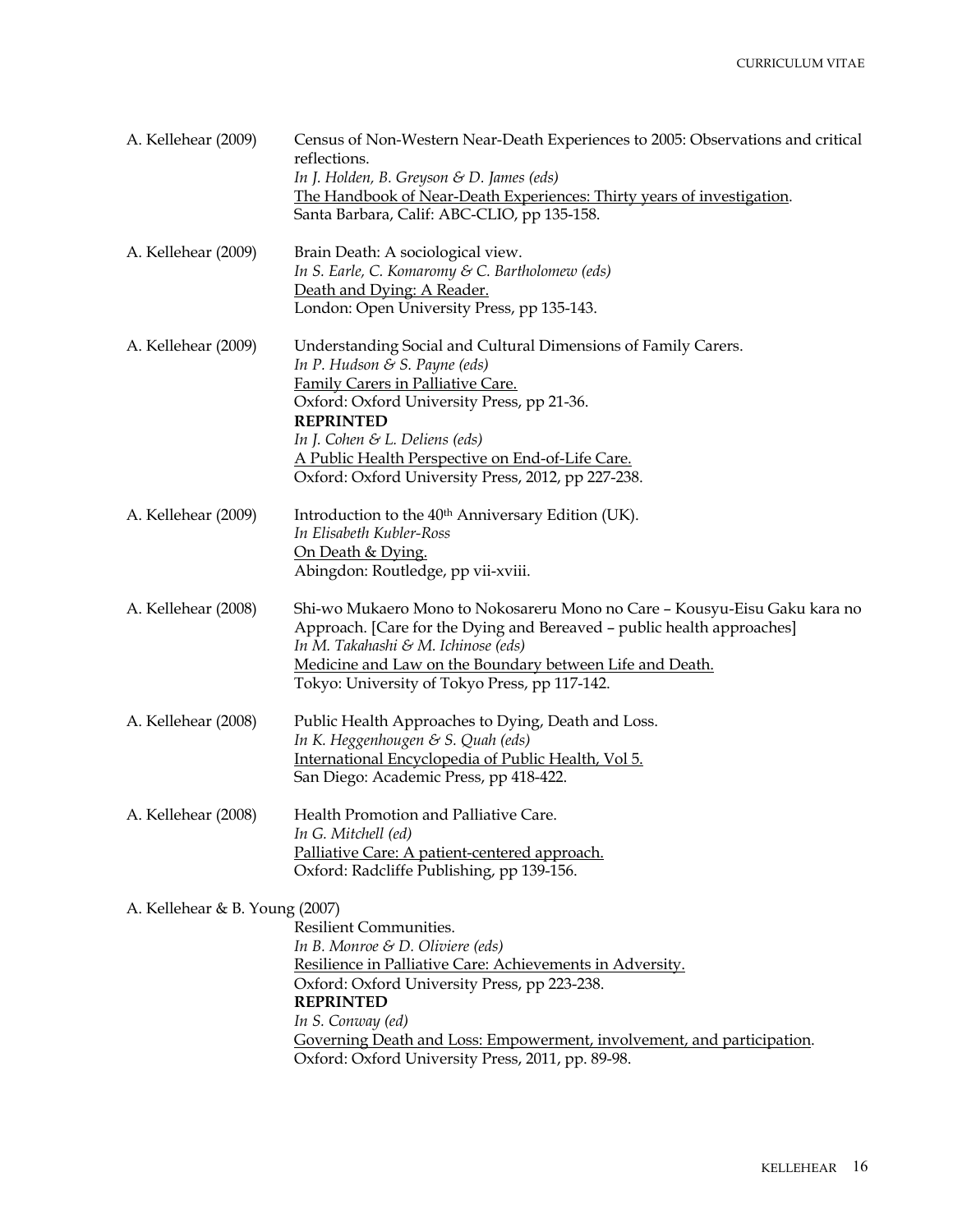| A. Kellehear (2006) | Death.<br>In P. Beilharz & T. Hogan (eds)<br>Sociology: Place, Time and Division.<br>Melbourne: Oxford University Press, pp 395-398.                                                                                                                                                                               |
|---------------------|--------------------------------------------------------------------------------------------------------------------------------------------------------------------------------------------------------------------------------------------------------------------------------------------------------------------|
| A. Kellehear (2006) | Dying a Death.<br>In Department of English, University of Tokyo (eds)<br>On Campus.<br>Tokyo: University of Tokyo Press, pp 60-67.                                                                                                                                                                                 |
| A. Kellehear (2003) | Facing the Prospect of Death.<br>In A. Kellehear & D. Ritchie (eds)<br><b>Seven Dying Australians.</b><br>Bendigo: St Lukes Innovative Resources, pp 1-5.                                                                                                                                                          |
| A. Kellehear (2003) | Public Health Challenges in the Care of the Dying<br>In P. Liamputtong & H. Gardner (eds)<br>Health, Social Change and Communities.<br>Melbourne: Oxford University Press, pp 88-99.                                                                                                                               |
| A. Kellehear (2003) | Near-Death Experiences.<br>In R. Kastenbaum (ed)<br>Macmillan Encyclopedia of Death and Dying.<br>New York: Macmillan, pp 611-616.                                                                                                                                                                                 |
| A. Kellehear (2003) | How Death Came into the World.<br>In R. Kastenbaum (ed)<br>Macmillan Encyclopedia of Death and Dying.<br>New York: Macmillan, pp 445-448.                                                                                                                                                                          |
| A. Kellehear (2002) | Spirituality in palliative care: Whose job is it?<br>In B. Rumbold (ed)<br>Spiritual Care in Palliative Care.<br>Melbourne: Oxford University Press, pp 166-177.                                                                                                                                                   |
| A. Kellehear (2001) | Australia [pp 41-43]; denial [pp 151-152]; good death [pp 209-210]; near-death<br>experiences [pp 324-325]; health promoting palliative care [pp 231-232], spirituality<br>(palliative care) [pp 429-430].<br>In G. Howarth $\mathcal E$ O. Leaman (eds)<br>Encyclopedia of Death and Dying.<br>London: Routledge. |
| A. Kellehear (2001) | The Grief that Time Forgot.<br>In A. Kellehear (ed)<br>Grief and Remembering: 25 Australians tell it like it is.<br>Melbourne: Rivoli, pp 1-5                                                                                                                                                                      |
| A. Kellehear (2001) | Remembering Pater.<br>In A. Kellehear (ed)<br>Grief and Remembering: 25 Australians tell it like it is.<br>Melbourne: Rivoli, pp 47-50.                                                                                                                                                                            |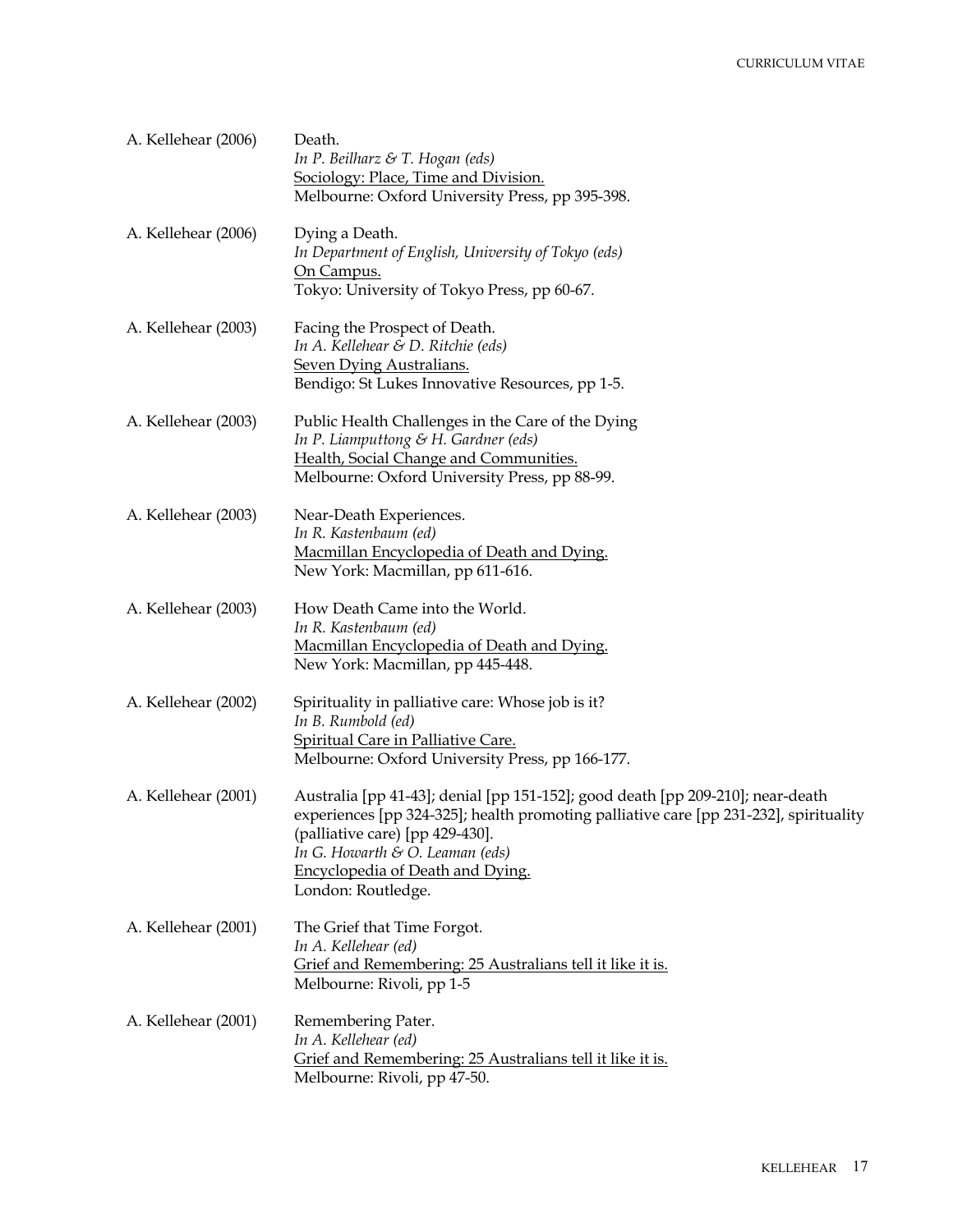| A. Kellehear (2000)                 | The Australian Way of Death: Formative historical $\&$ social influences.<br>In A. Kellehear (ed) |
|-------------------------------------|---------------------------------------------------------------------------------------------------|
|                                     | Death & Dying in Australia.                                                                       |
|                                     | Melbourne: Oxford University Press, pp 1-13.                                                      |
|                                     | <b>REPRINTED</b>                                                                                  |
|                                     | In J.D. Morgan & P. Laungani (eds)                                                                |
|                                     | Death & Bereavement Around the World, Volume 4:                                                   |
|                                     | Death & Bereavement in Asia, Australia & New Zealand.                                             |
|                                     | Amitiville, NY: Baywood Publishing Co, 2005, pp 11-22.                                            |
| A. Kellehear (1998)                 | Health and the Dying Person.                                                                      |
|                                     | In A. Petersen & C. Waddell (eds)                                                                 |
|                                     | Health Matters: A Sociology of Illness, Prevention & Care.                                        |
|                                     | Sydney: Allen & Unwin, pp 287-299.                                                                |
| A. Kellehear & S. Cvetkofski (1998) |                                                                                                   |
|                                     | Grand Theories of Drug Use.                                                                       |
|                                     | In M. Hamilton, A. Kellehear & G. Rumbold (eds)                                                   |
|                                     | Drug Use in Australia.                                                                            |
|                                     | Melbourne: Oxford University Press, pp 48-59.                                                     |
| A. Kellehear & I. Anderson (1997)   |                                                                                                   |
|                                     | Death in the Country of Matilda.                                                                  |
|                                     | In K. Charmaz., G. Howarth & A. Kellehear (eds)                                                   |
|                                     | The Unknown Country.                                                                              |
|                                     | Basingstoke: Macmillan, pp 1-14.                                                                  |
| A. Kellehear (1996)                 | The Social Self: Explanations and experiences.                                                    |
|                                     | In A. Kellehear (ed)                                                                              |
|                                     | Social Self, Global Culture.                                                                      |
|                                     | Melbourne: Oxford University Press, pp 69-78.                                                     |
| A. Kellehear (1996)                 | Social Self, Global Culture: A personal introduction to sociological ideas.                       |
|                                     | In A. Kellehear (ed)                                                                              |
|                                     | Social Self, Global Culture.                                                                      |
|                                     | Melbourne: Oxford University Press, pp 1-10.                                                      |
| A. Kellehear (1996)                 | Unobtrusive Methods in Delicate Situations.                                                       |
|                                     | In J. Daly $(ed)$                                                                                 |
|                                     | <b>Ethical Intersections.</b>                                                                     |
|                                     | Sydney: Allen & Unwin, pp 97-105.                                                                 |
| A. Kellehear (1996)                 | Existing Sources and the Methodological Imagination.                                              |
|                                     | In D. Colquhoun & A. Kellehear (eds)                                                              |
|                                     | Health Research in Practice: Vol 2.                                                               |
|                                     | London: Chapman & Hall, pp 114-127.                                                               |
| A. Kellehear (1994)                 | The Social Inequality of Dying.                                                                   |
|                                     | In C. Waddell & A. Petersen (eds)                                                                 |
|                                     | <b>Just Health: Inequality in Illness, Care and Prevention.</b>                                   |
|                                     | Melbourne: Churchill Livingstone, pp 181-189.                                                     |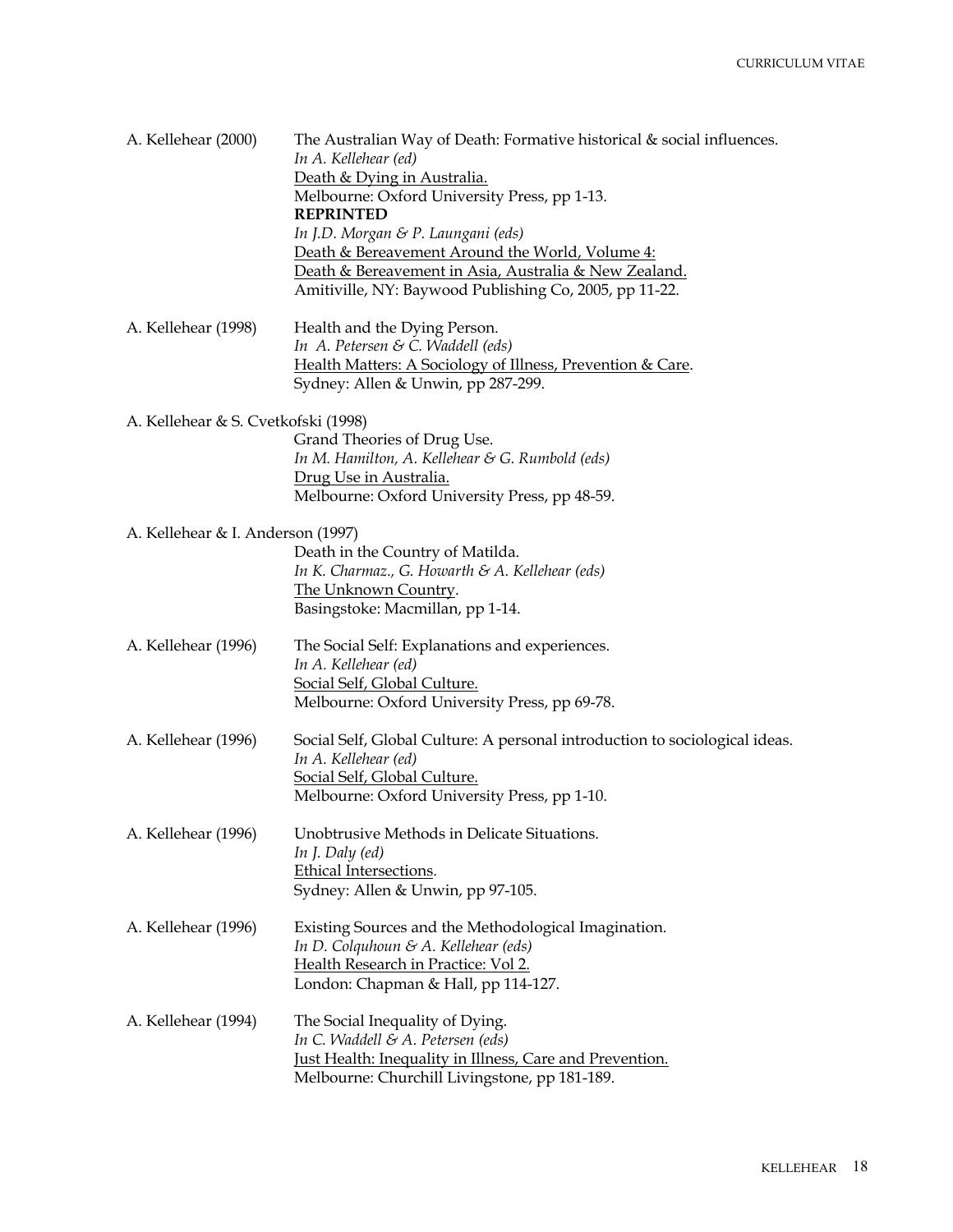| A. Kellehear (1993)           | Rethinking the Survey.<br>In D. Colquhoun & A. Kellehear (eds)<br>Health Research in Practice.<br>London: Chapman & Hall, pp 126-137.                                                          |
|-------------------------------|------------------------------------------------------------------------------------------------------------------------------------------------------------------------------------------------|
| A. Kellehear (1992)           | Beliefs about Death throughout the Lifespan.<br>In P.C.L. Heaven (ed)<br>Life Span Development.<br>Sydney: Harcourt Brace Jovanovich, pp 329-345.                                              |
| A. Kellehear (1989)           | Ethics and Social Research.<br>In J. Perry (ed)<br>Doing Fieldwork: Eight Personal Accounts of Social Research.<br>Geelong: Deakin University Press, pp 61-72.                                 |
| A. Kellehear & J. Fook (1989) | Sociological Factors in Death Denial by the Terminally Ill.<br>In J. L. Sheppard (ed)<br>Advances in Behavioural Medicine Vol 6.<br>Sydney: Cumberland College of Health Sciences, pp 527-537. |

\* \* \*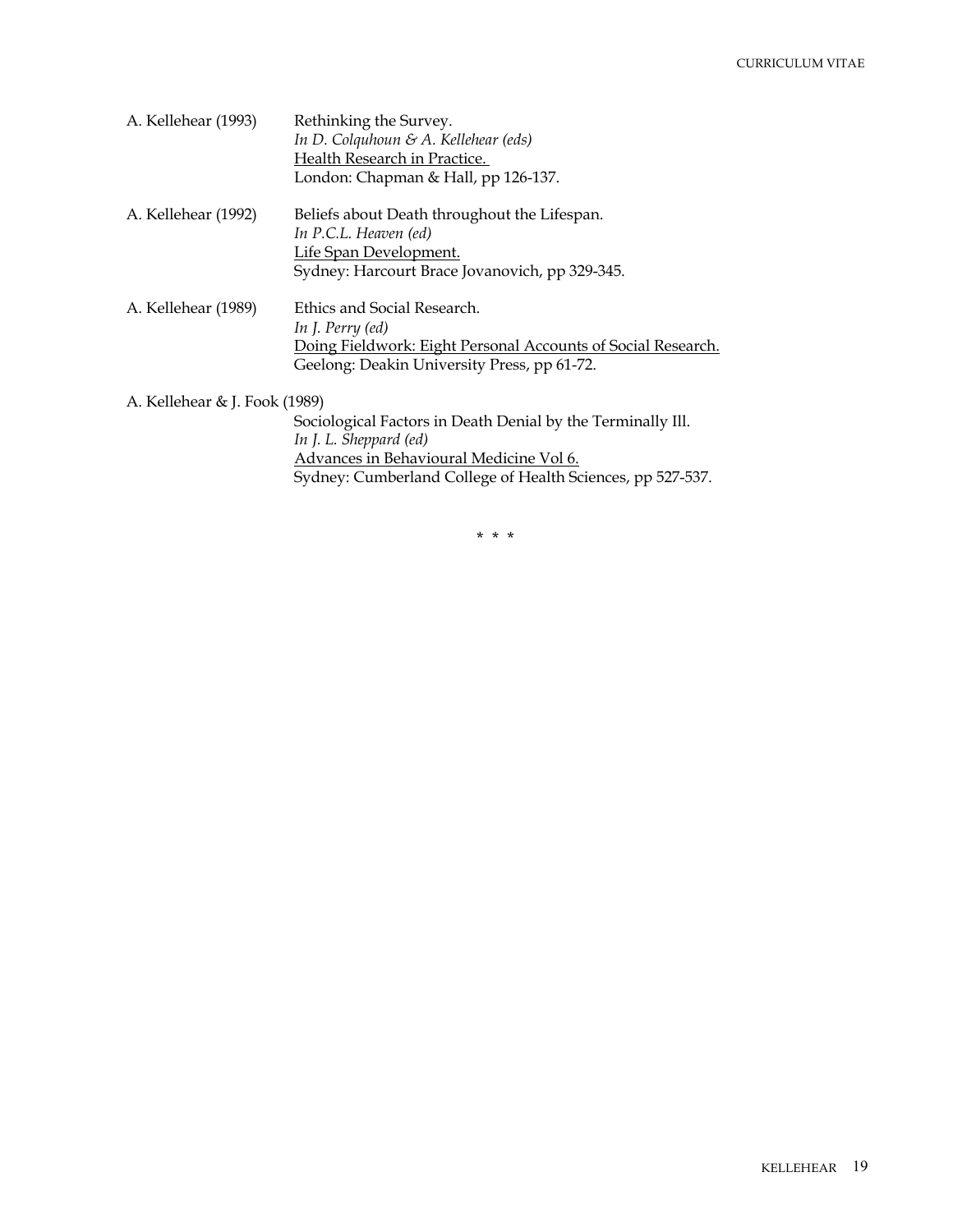# **72 | Journal Articles**

| A. Kellehear (2021)                               | A Christmas Carol - or how I learned to love visits from the dead.<br>Palliative and Supportive Care (USA) 19, 1-2, doi.org/10.1017/S1478951521001231.                                                                                                                                                                       |
|---------------------------------------------------|------------------------------------------------------------------------------------------------------------------------------------------------------------------------------------------------------------------------------------------------------------------------------------------------------------------------------|
| J. Abel, A. Kellehear, J. Mills & M. Patel (2021) | Access to Palliative Care Reimagined.<br>Future Healthcare Journal (UK) 8, 3, 1-4. DOI: 10.7861/fhj.2021-0040                                                                                                                                                                                                                |
| A. Kellehear (2020)                               | Compassionate Cities: Global significance & meaning for palliative care.<br>Progress in Palliative Care (UK) 28, 2, pp 115-119.                                                                                                                                                                                              |
|                                                   | A. Kellehear, J. Rothchild, G. Defant & E. Johnson (2020)<br>The Decline of American Orphanages and the Rise of Nursing Homes:<br>An untold story of women and death.<br>Ageing International (USA) 45, 2, pp 121-135.                                                                                                       |
|                                                   | J. Abel, A. Kellehear, C. Millington Sanders, M. Taubert & H. Kingston (2020)<br>Advanced Care Planning Reimagined: A needed shift for COVID times and<br>beyond.<br>Palliative Care & Social Practice (UK) 14, pp 1-8.                                                                                                      |
| A. Kellehear (2019)                               | Civic Partnerships in Palliative Care: Making the public health case.<br>OMSORG: Scandinavian Journal of Palliative Medicine (DK) 4, pp 5-9.                                                                                                                                                                                 |
| J. Abel & A. Kellehear (2018)                     | Palliative Curriculum Reimagined: A critical evaluation of the UK palliative<br>medicine syllabus.<br>Palliative Care: Research and Treatment (UK) 11, pp 1-7.                                                                                                                                                               |
| J. Abel, A. Kellehear & A. Karapliagou (2018)     | Palliative Care - The new essentials.<br>Annals of Palliative Medicine (China/USA) 7, (Suppl 2), pp S3-S14.                                                                                                                                                                                                                  |
|                                                   | SM Aoun, LJ Breen, I. White, B. Rumbold & A. Kellehear (2018)<br>What sources of bereavement support are perceived helpful by bereaved people<br>and why? Empirical evidence for the compassionate communities approach.<br>Palliative Medicine (UK) 32, 8, pp 1378-1388.                                                    |
|                                                   | JP Leiva Santos, H. Garcia-Llana, V. Pablo, M. Liebana & A. Kellehear (2018)<br>Death in the Spanish Fire Services: A curriculum development study.<br>International Journal of Emergency Services (UK) 7, 1, pp 71-82.                                                                                                      |
|                                                   | J. Abel, H. Kingston, A. Scally, J. Hartnoll, G. Hannam, A. Thomas-Moore & A. Kellehear (2018)<br>Reducing emergency hospital admissions: A population health complex<br>intervention of an enhanced model of primary care and compassionate<br>communities.<br>British Journal of General Practice (UK) 68, 676, e803-e810. |
|                                                   | SJ. Huang, H. Yu-Chiao, LC. Woung, O. Lee, DC. Chu, TC. Huang, YW. Wang, P. Guo, R. Harding,                                                                                                                                                                                                                                 |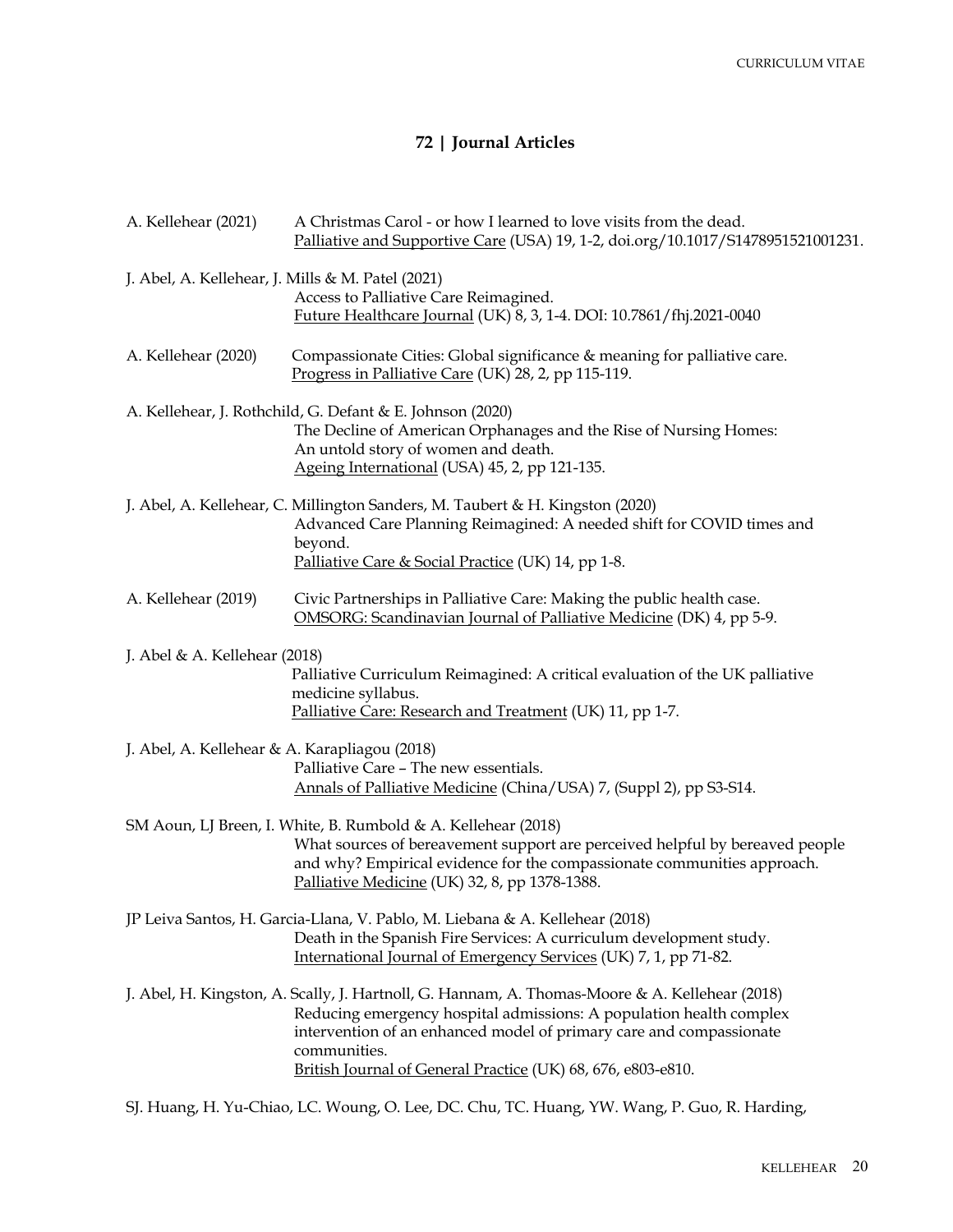| A. Kellehear & J. Curtis (2018)      | The 2017 Taipei Declaration for Health-Promoting Palliative Care.<br>Journal of Palliative Medicine (USA) 21, 581-582.                                                                                                                                                                                                                                                                                                                                                                      |
|--------------------------------------|---------------------------------------------------------------------------------------------------------------------------------------------------------------------------------------------------------------------------------------------------------------------------------------------------------------------------------------------------------------------------------------------------------------------------------------------------------------------------------------------|
|                                      | X. Gómez-Batiste, S. Mateu, S. Serra-Jofre, M. Molas, S. Mir-Roca, J. Amblàs, X. Costa, C. Lasmarías,<br>M. Serrarols, A. Solà-Serrabou, C. Calle & A. Kellehear (2018)<br>Compassionate communities: design and preliminary results of the experience<br>of Vic (Barcelona, Spain) caring city.<br>Annals of Palliative Medicine (China/USA) 7, (Suppl 2), pp S32-S41                                                                                                                      |
| A. Kellehear (2017)                  | Unusual perceptions at the end of life: Limitations to the diagnosis<br>of hallucinations in palliative medicine.<br>BMJ Supportive and Palliative Care (UK) 7, 3, pp 238-246.                                                                                                                                                                                                                                                                                                              |
| E. Idler & A. Kellehear $(2017)$     |                                                                                                                                                                                                                                                                                                                                                                                                                                                                                             |
|                                      | Religion in Public Healthcare Institutions: U.S. and UK Perspectives.<br>Journal for the Scientific Study of Religion (USA) 56, 2, pp 234-240                                                                                                                                                                                                                                                                                                                                               |
| A. Kellehear (2016)                  | The nature of contemporary dying: Obsessions, distortions, challenges.<br>Studies in Christian Ethics (UK) 29, 3, pp 272-278.                                                                                                                                                                                                                                                                                                                                                               |
| A. Kellehear (2016)                  | Public health approaches to palliative care - the progress so far.<br>Progress in Palliative Care (UK) 24, 1, pp 36-38.                                                                                                                                                                                                                                                                                                                                                                     |
| A. Karapliagou & A. Kellehear (2016) |                                                                                                                                                                                                                                                                                                                                                                                                                                                                                             |
|                                      | The Forgotten People in British Public Health: A national neglect<br>of the dying, bereaved, and caregivers.<br>BMJ Supportive and Palliative Care (UK) 6, 2, pp 153-159.                                                                                                                                                                                                                                                                                                                   |
| J. Abel & A. Kellehear (2016)        |                                                                                                                                                                                                                                                                                                                                                                                                                                                                                             |
|                                      | Palliative Care Reimagined - a needed shift.<br>BMJ Supportive and Palliative Care (UK) 6, 1, pp 21-26.                                                                                                                                                                                                                                                                                                                                                                                     |
|                                      | L. Sallnow, H. Richardson, S.A. Murray & A. Kellehear (2016)<br>The impact of a new public health approach to end-of-life care:<br>A systematic review.                                                                                                                                                                                                                                                                                                                                     |
|                                      | Palliative Medicine (UK) 30, 3, pp 200-211.                                                                                                                                                                                                                                                                                                                                                                                                                                                 |
|                                      | K. McLoughlin, J. Rhatigan, S. McGilloway, A. Kellehear, M. Lucey, F. Twomey, M. Conroy, E. Herrera-<br>Molina, S. Kumar, M. Furlong, J. Callinan, M. Watson, D. Currow & C. Bailey (2015)<br>INSPIRE: (INvestigating Social and PractIcal suppoRts at the End of life): Pilot<br>randomized trial of a community social and practical support intervention for<br>adults with life-limiting illness: Study protocol.<br>BMC Palliative Care (UK) 14, 65. See DOI:10.1186/s12904-015-0060-9 |
| A. Kellehear (2014)                  | Is 'Healthy Dying' a paradox? Revisiting an early Kastenbaum challenge.<br>Omega: Journal of Death & Dying (USA) 70, 1, pp 43-55.                                                                                                                                                                                                                                                                                                                                                           |
|                                      | S. Paulson, A. Kellehear, J.J. Kripal & L. Leary (2014)<br>Confronting mortality: faith and meaning across cultures.<br>Annals of the New York Academy of Sciences (USA) 1330, 1, pp 58-74.                                                                                                                                                                                                                                                                                                 |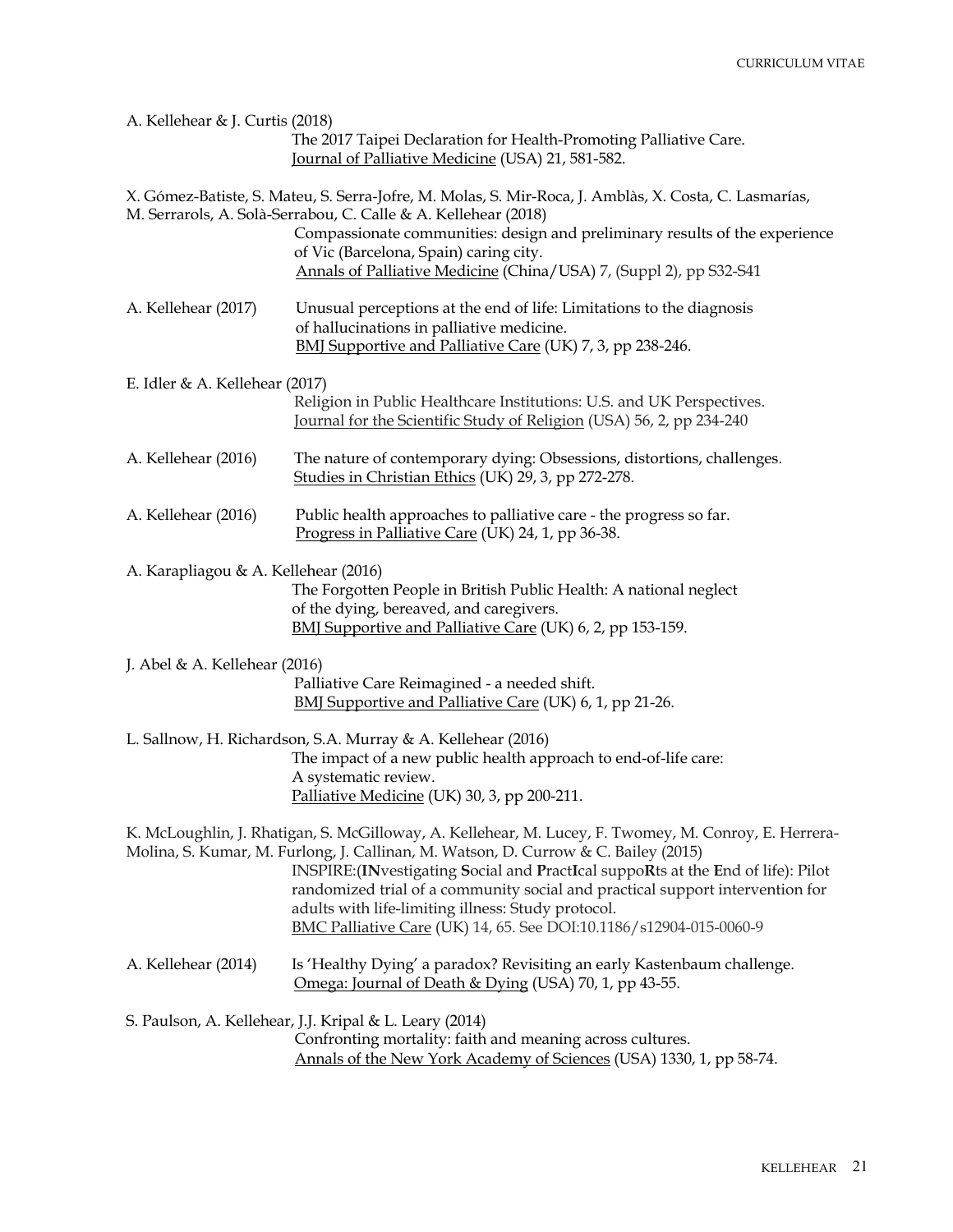|                                         | C. Becker, E. Clark, L.A. DeSpelder, J. Dawes, G. Howarth, A. Kellehear, S. Kumar, B. Monroe, P. O'Connor, D.<br>Oliviere, M. Relf, J. Rosenberg, L. Rowling, P. Silverman & DJ Wilkie (2014)<br>A call to action: An IWG charter for a public health approach |
|-----------------------------------------|----------------------------------------------------------------------------------------------------------------------------------------------------------------------------------------------------------------------------------------------------------------|
|                                         | to dying, death, and loss.<br>Omega: Journal of Death & Dying (USA) 69, 4, pp 401-420.                                                                                                                                                                         |
| A. Kellehear (2013)                     | Compassionate communities: End of life care as everyone's responsibility.<br>Quarterly Journal of Medicine (UK) 106, 12, pp 1071-1076.                                                                                                                         |
| A. Kellehear (2013)                     | Vigils for the dying: Origin and functions of a persistent tradition.<br>Illness, Crisis and Loss (USA) 21, 2, pp 109-124.                                                                                                                                     |
|                                         | A. Kellehear, R. Mindruta-Stratan, V. Pogonet & V. Gorelco (2012)<br>Family Care of the Dying in the Republic of Moldova: A qualitative study.<br>Journal of Palliative Care (Canada) 28, 2, pp 69-74                                                          |
|                                         | A. Kellehear, V. Pogonet, R. Mindruta-Stratan & V. Gorelco (2012)<br>Deathbed visions from the Republic of Moldova: A content analysis<br>of family observations.<br>Omega: Journal of Death & Dying (USA) 64, 4, pp 303-317.                                  |
| A. Fountain & A. Kellehear (2012)       | On prevalence disparities in recent empirical studies of deathbed visions.<br>Journal of Palliative Care (Canada) 28, 2, pp 113-115.                                                                                                                           |
| A. Kellehear & J. Fook (2010)           | Bereavement care for the non-bereaved: A health promotion challenge.<br>Bereavement Care (UK) 29, 3, pp 21-25.                                                                                                                                                 |
| J. Fook & A. Kellehear $(2010)$         | Using critical reflection to support health promotion goals in palliative care.<br>Journal of Palliative Care (Canada) 26, 4, pp 295-302                                                                                                                       |
|                                         | S.P. Muthumana, M. Kumari, A. Kellehear, S. Kumar & F. Moosa (2010)<br>Deathbed visions from India: A study of family observations<br>in Northern Kerala.<br>Omega: Journal of Death & Dying (USA) 62, 2, pp 95-107.                                           |
| A. Kellehear (2009)                     | Dying old - and <i>preferably</i> alone? Agency, resistance and dissent<br>at the end of life.<br>International Journal of Ageing and Later Life (Sweden) 4, 1, pp 5-21.                                                                                       |
| A. Kellehear (2009)                     | On Dying and Human Suffering.<br>Palliative Medicine (UK) 23, 5, pp 388-397.                                                                                                                                                                                   |
| A. Kellehear (2009)                     | Dementia and Dying: The need for a systematic policy approach.<br>Critical Social Policy (UK) 29, 1, pp 146-157.                                                                                                                                               |
| A. Kellehear, E. Pugh & L. Atter (2009) | Home Away from Home? A case study of bedside objects in a hospice.<br>International Journal of Palliative Nursing (UK) 15, 3, pp 148-152.                                                                                                                      |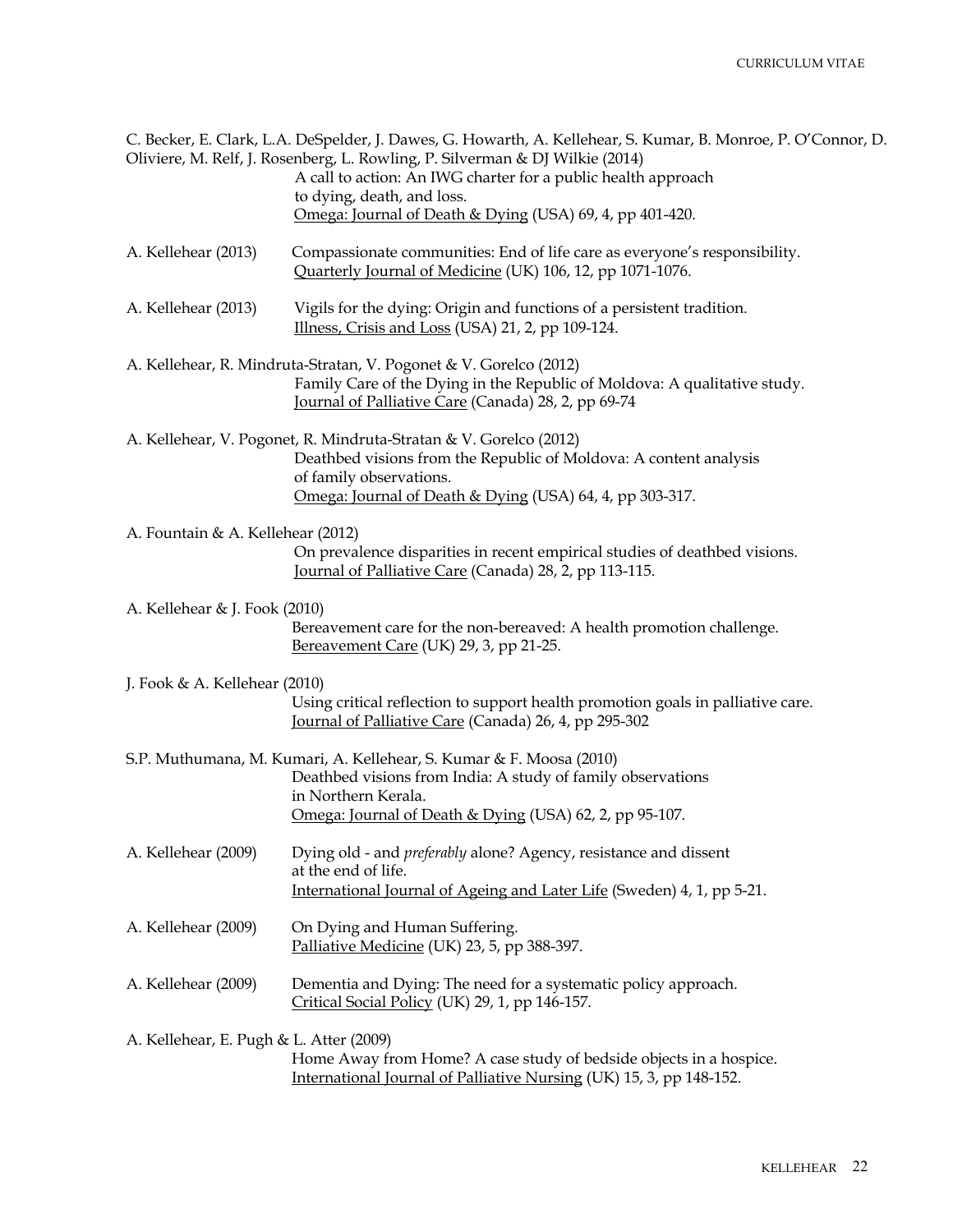| A. Kellehear (2008)                         | Dying as a Social Relationship: A sociological review of debates<br>on the determination of death.<br>Social Science & Medicine (UK) 66, 7, pp 1533-1544.                                          |
|---------------------------------------------|----------------------------------------------------------------------------------------------------------------------------------------------------------------------------------------------------|
| A. Kellehear (2008)                         | Census of Non-Western Near-Death Experiences to 2005: Overview<br>of the current data.<br>Journal of Near-Death Studies (USA) 26, 4, pp 249-265.                                                   |
| A. Kellehear & D. O'Connor (2008)           | Health Promoting Palliative Care: A practice example.<br>Critical Public Health (UK) 18, 1, pp 111-115.                                                                                            |
| A. Kellehear (2007)                         | The End of Death in Late Modernity: An emerging public health challenge.<br>Critical Public Health (UK) 17, 1, pp 71-79.                                                                           |
| M. Ashby, A. Kellehear & B. Stoffell (2005) | Resolving Conflict in End-of-Life Care.<br>Medical Journal of Australia (AUS) 183, 5, pp 230-231.                                                                                                  |
|                                             | M. Ashby, C. op't Hoog, A. Kellehear, P. Kerr, D. Brooks, K. Nicholls & M. Forrest (2005)<br>Renal Dialysis Abatement: Lessons from a social study.<br>Palliative Medicine (UK) 19, 2, pp 389-396. |
| A. Kellehear (2004)                         | Third Wave Public Health? Compassion, community and end-of-life care.<br>International Journal of Applied Psychoanalytic Studies (USA)<br>1, 4, pp 313-323.                                        |
| A. Kellehear (2004)                         | Public Health Approaches to Palliative Care: Developments in Australia.<br>Rikkyo Social Work Review (Japan) 23, 3, pp 27-35.                                                                      |
| A. Kellehear (2003)                         | Complementary Medicine: Is it more acceptable in palliative care practice?<br>Medical Journal of Australia (AUS) 179, 6, pp S46-S48.                                                               |
| A. Kellehear (2002)                         | Grief and Loss: Past, present and future.<br>Medical Journal of Australia (AUS) 177, 4, pp 176-177.                                                                                                |
| A. Kellehear (2001)                         | The Changing Face of Dying in Australia<br>Medical Journal of Australia (AUS) 175, 10, pp 508-510.                                                                                                 |
| A. Kellehear (2001)                         | An Hawaiian Near-Death Experience.<br>Journal of Near-Death Studies (USA) 20, 1, pp 31-35.                                                                                                         |
| G. Howarth & A. Kellehear (2001)            | Shared Near-Death and Related Illness Experiences: Steps on an unscheduled<br>journey.<br>Journal of Near-Death Studies (USA) 20, 2, pp 71-85.                                                     |
| A. Kellehear (2000)                         | Spirituality and Palliative Care: A model of needs.<br>Palliative Medicine (UK) 14, 2, pp 149-155.                                                                                                 |
| A. Kellehear (1999)                         | Health Promoting Palliative Care: Developing a social model of practice.<br>Mortality (UK) 4, 1, pp 75-82.                                                                                         |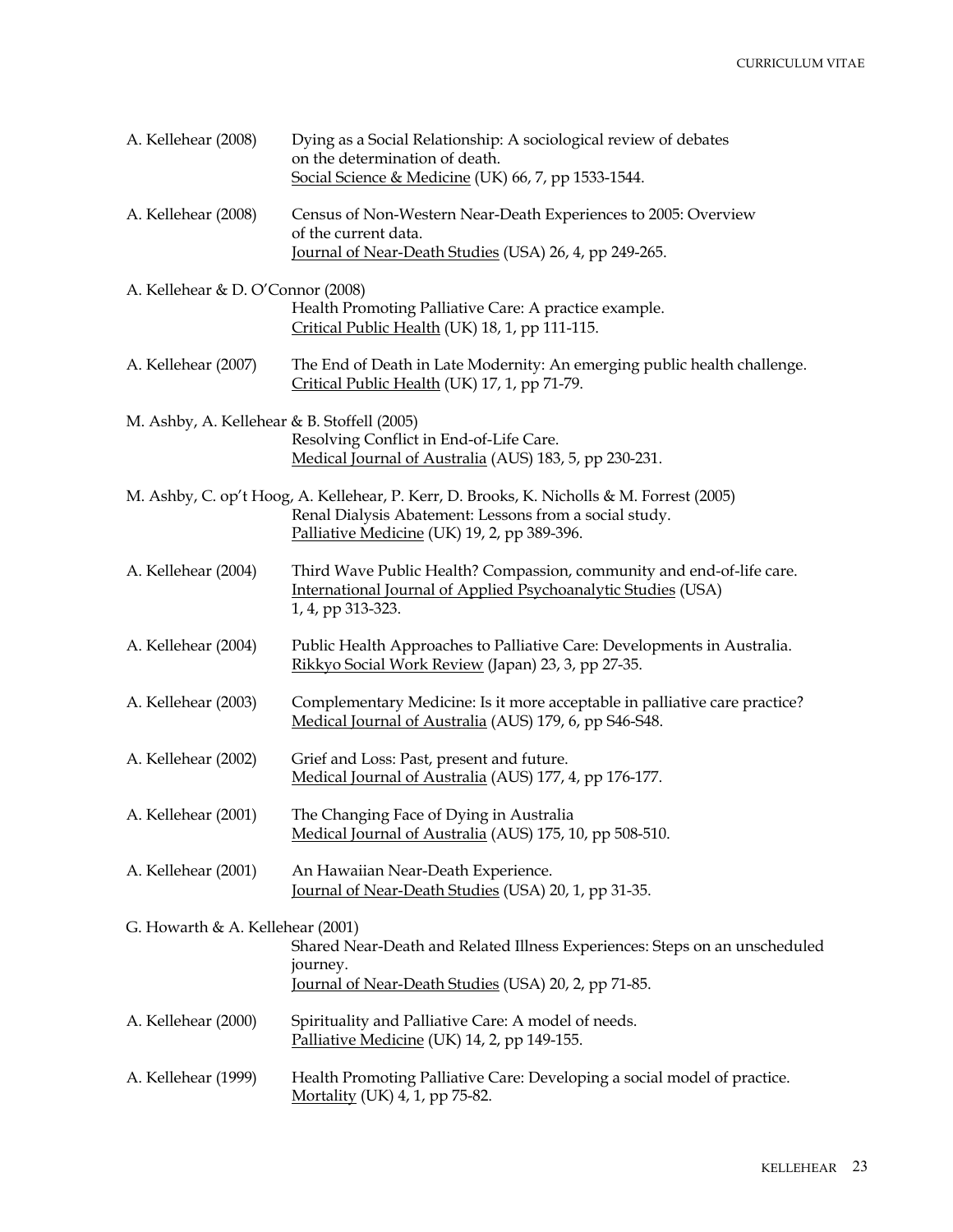|                                             | <b>REPRINTED</b> in<br>Health Promotion Journal of Australia (1999) 9, 1, pp 30-34.                                                                                                                                                                                       |  |
|---------------------------------------------|---------------------------------------------------------------------------------------------------------------------------------------------------------------------------------------------------------------------------------------------------------------------------|--|
| A. Kellehear (1998)                         | Ethical Issues for the Qualitative Researcher: Some critical reflections.<br>Annual Review of Health Social Sciences (AUS) 8, pp 14-18.                                                                                                                                   |  |
| A. Kellehear & J. Fook (1997)               |                                                                                                                                                                                                                                                                           |  |
|                                             | Lassie Come Home: a study of 'lost pet' notices.<br>Omega: Journal of Death & Dying (USA) 34, 3, pp 191-202.                                                                                                                                                              |  |
|                                             | C. Waddell, R.M. Clarnette, M. Smith, L. Oldham & A. Kellehear (1996)<br>Treatment Decision-Making at the End of Life: a survey of Australian doctors'<br>attitudes toward patients' wishes and euthanasia.<br>Medical Journal of Australia (AUS) 165, pp 540-544.        |  |
|                                             | A. Kellehear, I. Stevenson, S. Pasricha & E. Cook (1994)<br>The Absence of Tunnel Sensation in Near-Death Experiences from India.<br>Journal of Near-Death Studies (USA) 13, 2, pp 109-113.                                                                               |  |
| A. Kellehear (1993)                         | Unobtrusive Research in the Health Social Sciences.<br>Annual Review of Health Social Sciences (AUS) 3, pp 46-59.                                                                                                                                                         |  |
| A. Kellehear (1993)                         | Death and Renewal in The Velveteen Rabbit: a sociological reading.<br>Journal of Near-Death Studies (USA) 12, 1, pp 35-51.                                                                                                                                                |  |
| A. Kellehear (1993)                         | Culture, Biology and the Near-Death Experience: a reappraisal.<br>Journal of Nervous & Mental Disease (USA) 181, 3, pp 148-156.                                                                                                                                           |  |
| N. Millen & A. Kellehear (1992)             | Australia's Most Pressing Social Problem: Nursing vs non-nursing<br>student views.<br>Nurse Education Today (UK) 12, pp 24-28.                                                                                                                                            |  |
| P. Heaven, J. Connors & A. Kellehear (1992) | Health Locus of Control and Attitudes toward people with AIDS.<br>Australian Psychologist (AUS) 27, 3, pp 172-175.                                                                                                                                                        |  |
| A. Kellehear (1991)                         | Near-Death Experiences and the Pursuit of the Ideal Society.<br><b>SPECIAL (ENTIRE) ISSUE</b><br>with comments from Carl Becker, Kathy Charmaz, Howard Mickel, Antonia Mills, and<br>Patricia Wiebust. And Rejoinder.<br>Journal of Near-Death Studies (USA) 10, 2, 66pp. |  |
| A. Kellehear (1990)                         | The Near-Death Experience as Status Passage.<br>Social Science & Medicine (UK) 31, 8, pp 933-939.                                                                                                                                                                         |  |
| A. Kellehear & H. Irwin (1990)              | Five Minutes after Death: a study of beliefs and expectations.<br><u>Journal of Near-Death Studies</u> (USA) 9, 2, pp 77-90.                                                                                                                                              |  |
| M. Gliksman & A. Kellehear (1990)           | Near-Death Experiences and the Measurement of Blood Gases.<br><u>Journal of Near-Death Studies</u> (USA) 9, 1, pp 41-43.                                                                                                                                                  |  |